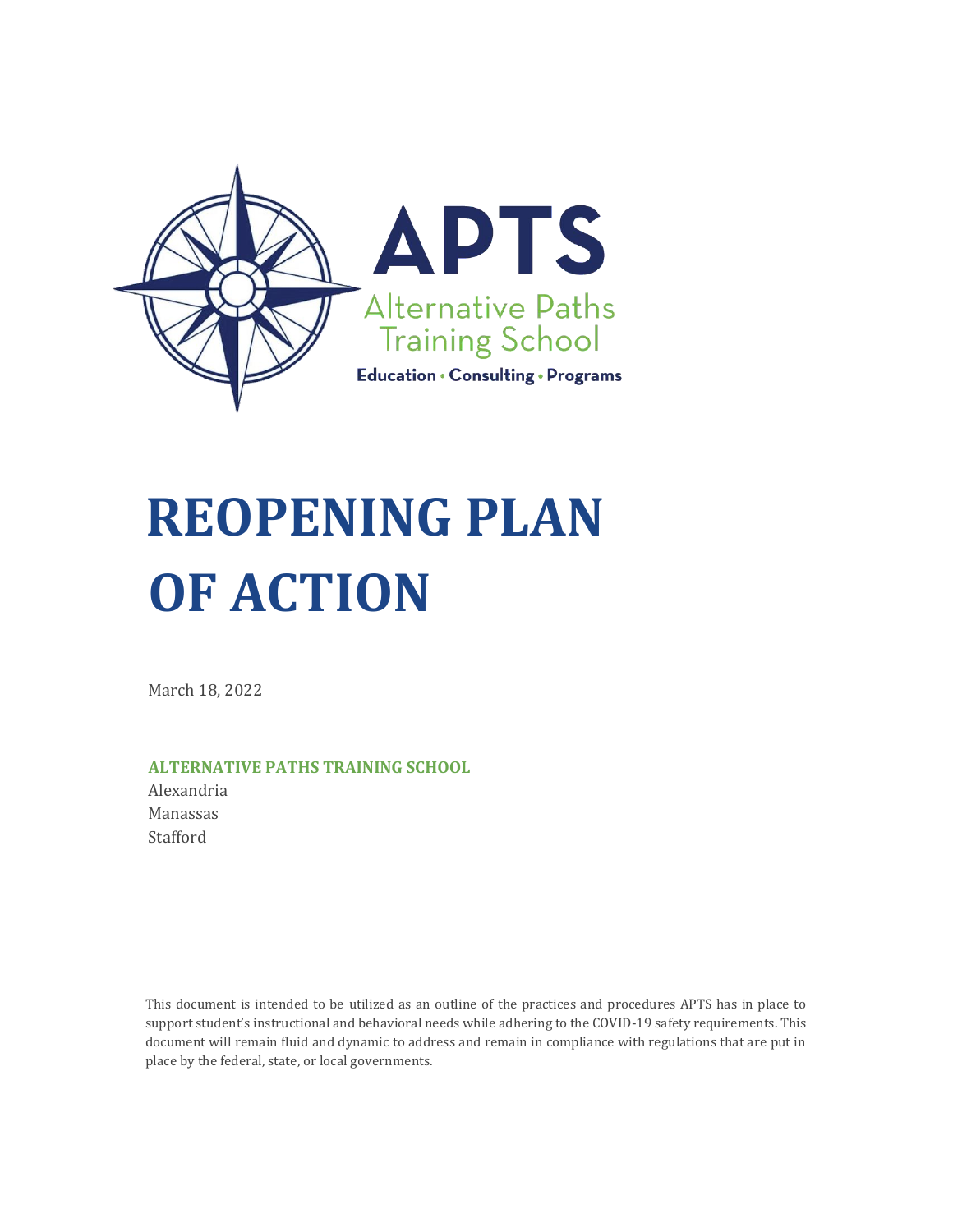# **Table of Contents**

| Introduction               | $\overline{2}$ |
|----------------------------|----------------|
| At a Glance                | 3              |
| Schedule                   | 6              |
| <b>Safety First</b>        | 6              |
| <b>Health and Wellness</b> | 10             |
| COVID-19 Response          | 16             |
| Virtual Instruction        | 17             |
| Planning for the Future    | 18             |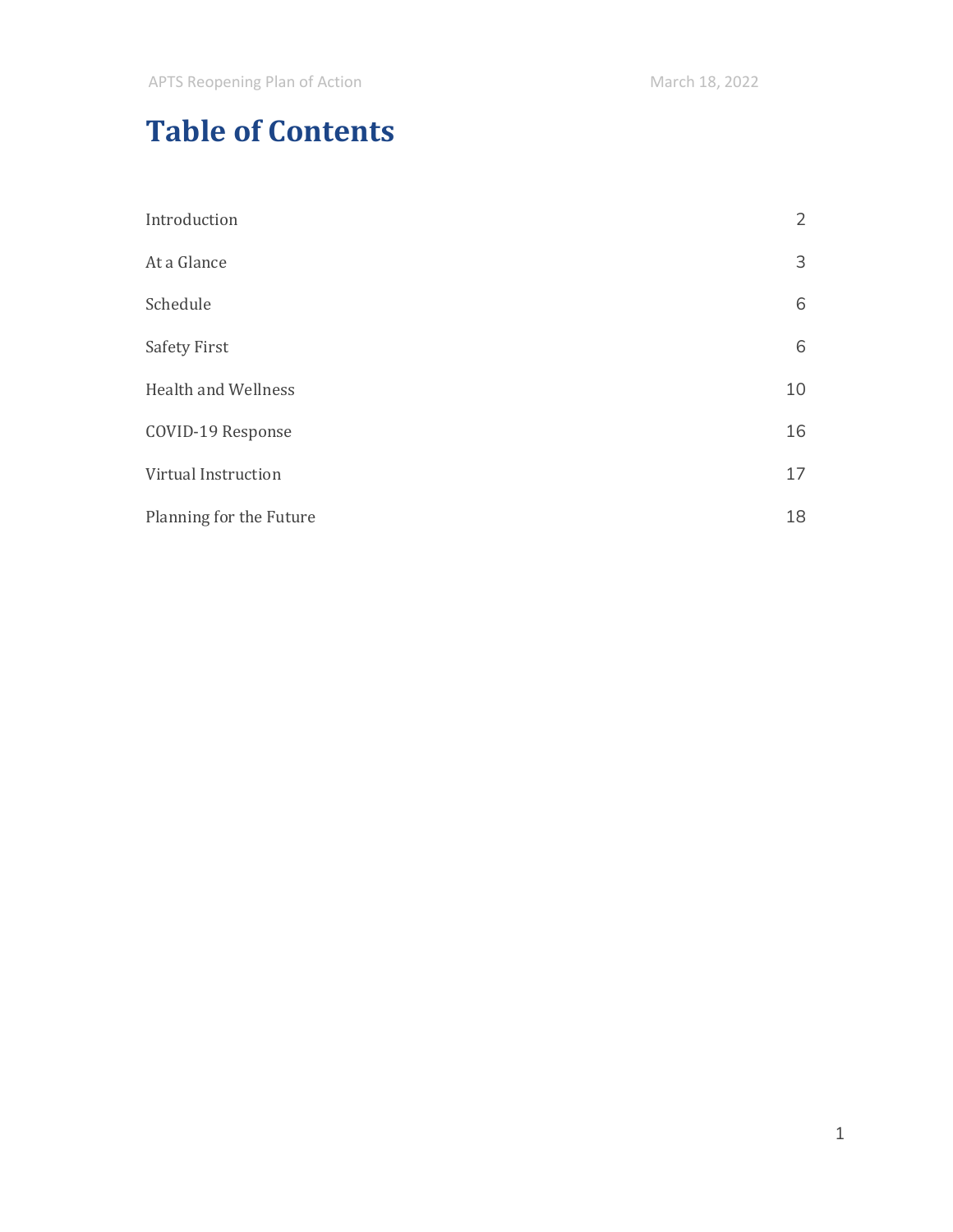# <span id="page-2-0"></span>**Introduction**

### **Alan El Tagi, CEO & Co-Founder**

The mandated closure of Virginia school buildings on March 17, 2020 presented many new challenges for APTS families and staff. While navigating alternative avenues of instruction and support for our



students, APTS has looked forward to the day when our school buildings could safely reopen. That day has arrived. APTS resumed in-person instruction on September 8, 2020.

I am excited to share with you APTS' 2020 School Reopening Plan of Action. Please be assured that our top priority will always be the health and safety of the families we serve and our staff. We recognize the importance of reopening our school to in-person learning safely. Our plan has been developed thoroughly based on guidance from the state and local level as well as input from our families and staff members. This information will provide you with clear guidance on how we will continue to open our doors safely and in accordance with CDC and VDH guidelines.

In these quickly evolving times, please understand that this plan is fluid. Changes are expected based on any updated federal, state, and local recommendations and feedback from our families, staff, and partners. We look forward to continuing to serve our students, families, and community.

Sincerely,

Alan El Tagi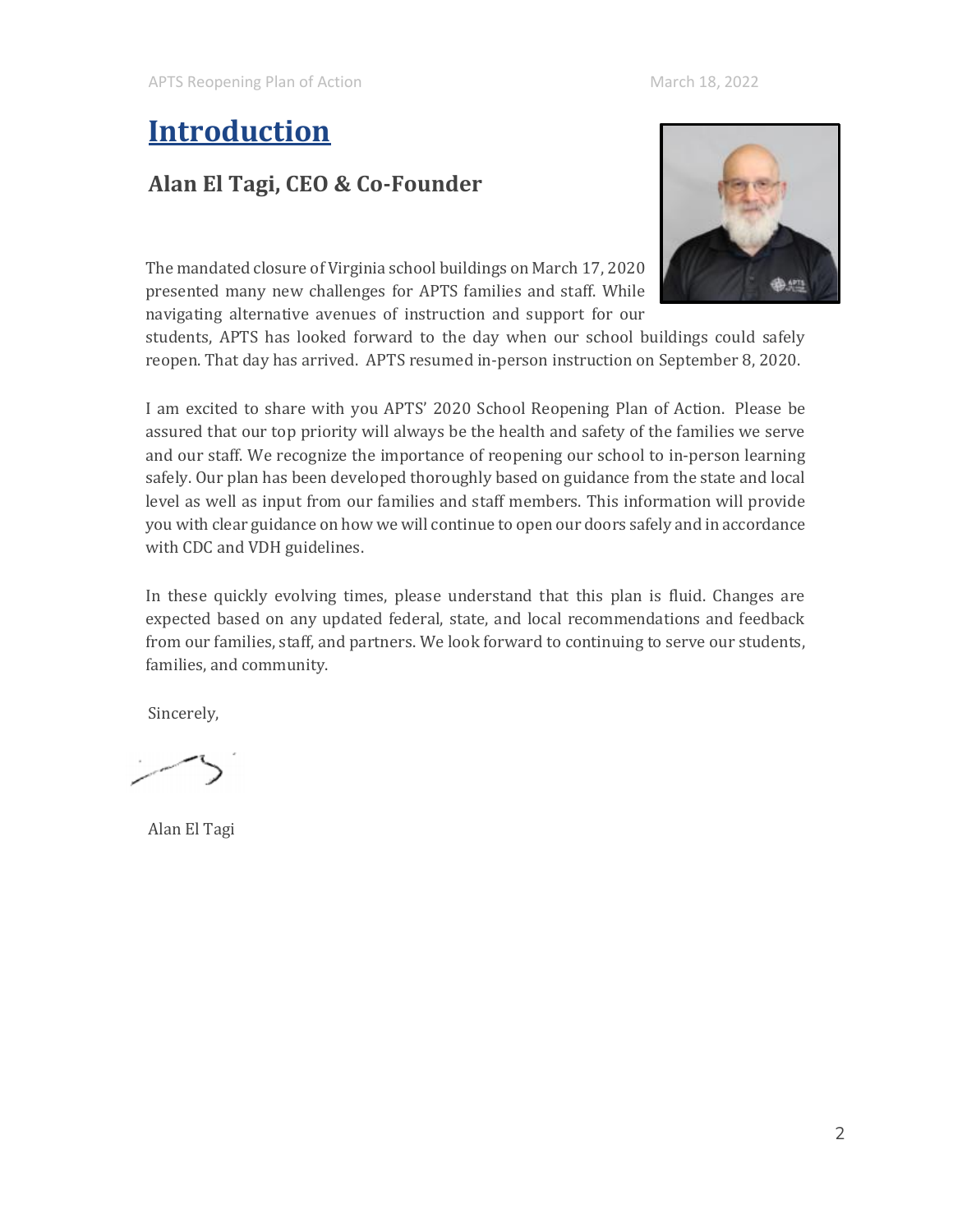# <span id="page-3-0"></span>**At a Glance**

Students and staff have returned to buildings with increased health and safety measures in place. APTS' leadership received input from local health departments, families, and other stakeholders to create a plan that prioritizes the health and safety of our students and staff. APTS is dedicated to providing high quality instruction and behavioral support regardless of the delivery model.

### **Schedule**

APTS resumed full day in-person instruction from 8:10 am to 3:15 pm on February 1, 2021. APTS continues to provide a comprehensive virtual learning platform for times and situations when inperson learning is not an option (e.g., inclement weather, COVID-19 related closings/quarantines).

### **Sanitation, cleaning, and disinfection protocols**

APTS follows the CDC (Centers for Disease Control and Prevention) guidelines for all cleaning and disinfection of schools. Teachers, staff, and contracted cleaning companies work together to ensure the building is thoroughly cleaned. If a positive COVID-19 case is found, APTS follows the guidance of the school nursing department and local health department to determine the areas of the school/building that require deep cleaning and determine if a school or office closure is needed to complete the cleaning.

### **Increased training for staff and students**

All APTS staff members were provided with a comprehensive building orientation in the following areas: cleaning, PPE, social distancing, symptom recognition, health screening and more. This training was delivered virtually and in-person. Families and students also received important information throughout the reopening process via mail, email, the APTS website and social media.

### **Screening procedures**

Parents, caregivers, or guardians are strongly encouraged to monitor their children for symptoms of infectious illness every day through home-based symptom screening. Students who are sick should stay home. Any students exhibiting a fever or other symptoms of COVID-19 while at school will be escorted to a quarantine room and parents/guardians will be notified to come pick up their child immediately. Staff are required to self-screen prior to coming to work and stay home if sick as well.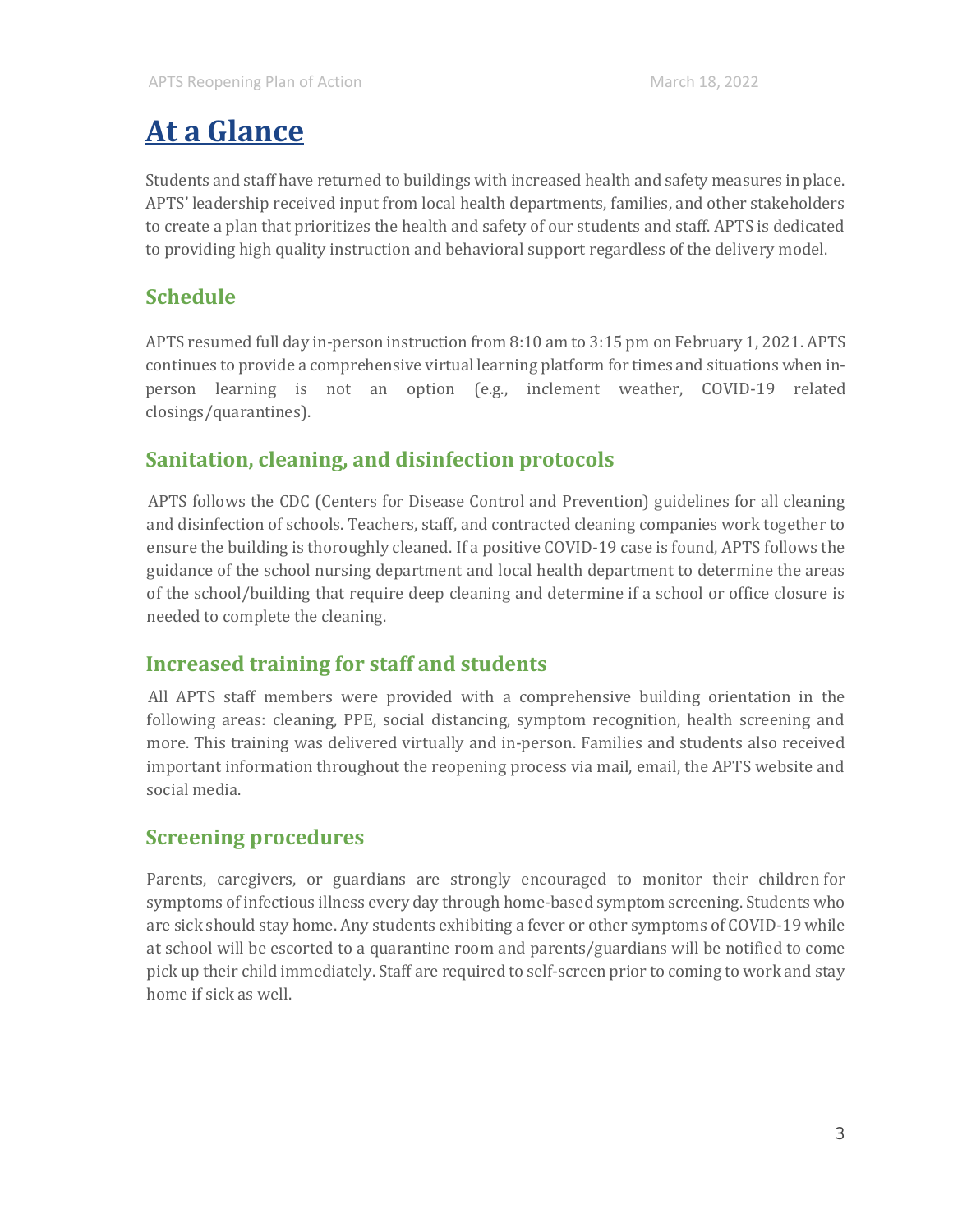#### **Face coverings**

The CDC follows a **[framework](https://www.cdc.gov/coronavirus/2019-ncov/science/community-levels.html)** for measuring COVID-19 in the community based on community transmission level. When at a low or medium transmission level the CDC no longer requires masking in schools.

Based on this revised guidance and all APTS campuses being in low to medium transmission level areas, effective Thursday, March 10, 2022, masks were made optional for all APTS employees and students. APTS may adjust these requirements should the community transmission level change. Staff and students are welcome to wear a mask at any time based on their own or parent/guardian preference.

### **Social distancing**

Maintaining distance between individuals is one of the key strategies for reducing the risk of COVID-19 transmission. APTS staff and students are asked to maintain at least 3 to 6 feet of distance whenever possible. Environmental changes have been made, such as spacing desks and installing signage, to serve as a reminder that distance should be maintained.

APTS recognizes that social distancing may not always be possible to be maintained and has obtained a variance from the state of Virginia regarding the recommended social distancing measure as the population of students served by our program may require staff to be in closer proximity to provide necessary support.

APTS works to minimize movement of individuals within the school by: 1) limiting the interchange of students and staff between classrooms; 2) by having a designated staff complete lunch delivery; 3) by creating site-based procedures to direct foot traffic throughout the building; and 4) by ensuring that restrooms can be used with appropriate social distancing and cleaning protocols.

### **Education**

Signs are posted in highly visible locations (e.g., school entrances, restrooms) that promote everyday protective measures and describe how to stop the spread of germs, such as by properly washing hands.

When appropriate, students are provided with social narratives, visuals, and routines. Staff assist students in practicing new skills and reinforce appropriate social distancing and hygiene practices, as needed.

### **Limited access to visitors**

Visitors are only permitted into the building when school is in session with prior approval from a Campus Director. Visitors are required to be screened for symptoms and COVID-19 contact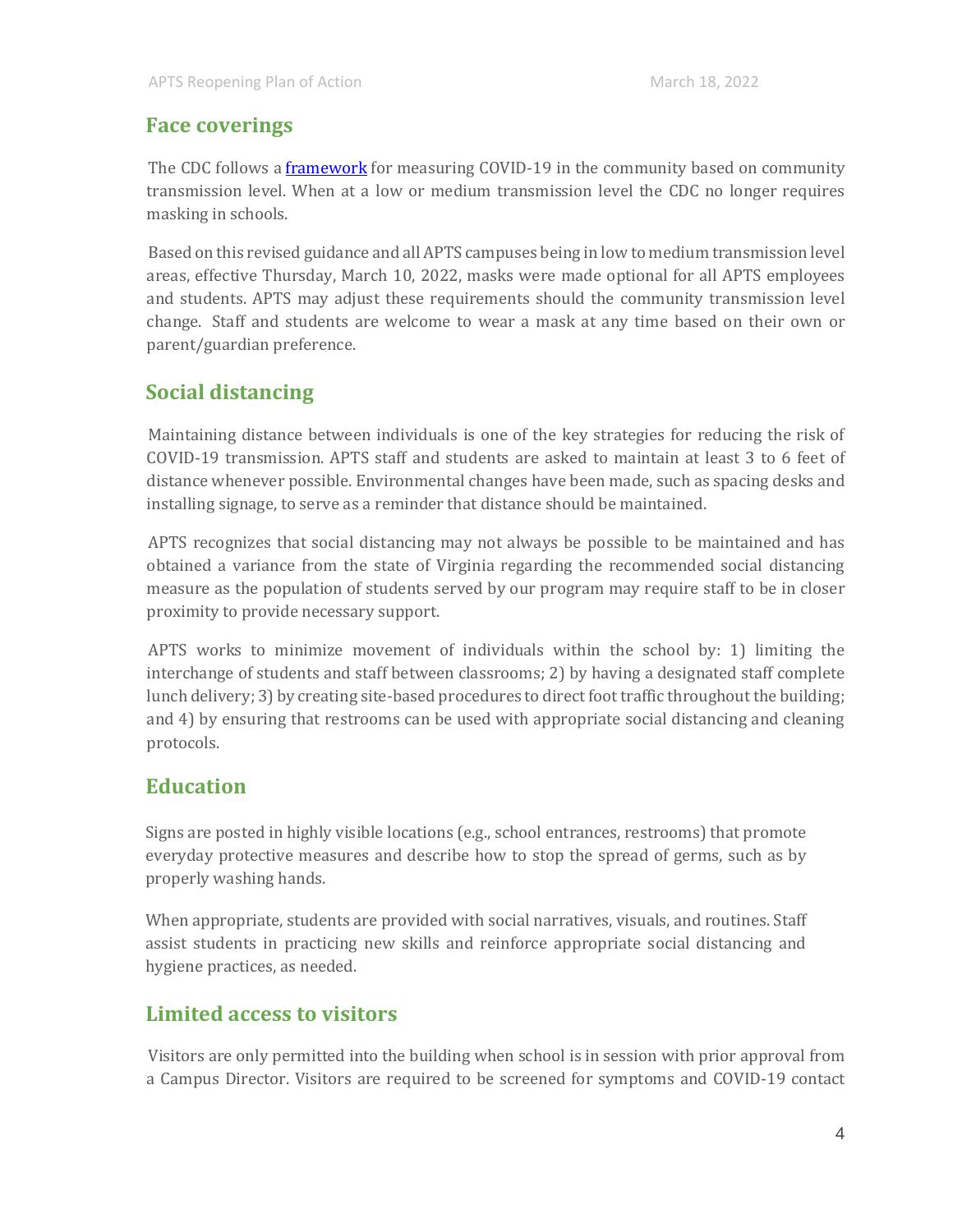upon entering the building. Meetings, tours, observations, etc. will occur virtually utilizing Google Suites when possible.

### **Continuing to improve and further develop virtual instruction program**

As APTS continues to reopen its buildings, we remain committed to providing an increased, robust, and variable virtual experience for those times and situations when in-person learning is not an option (e.g., inclement weather, COVID-19 related closings/quarantines).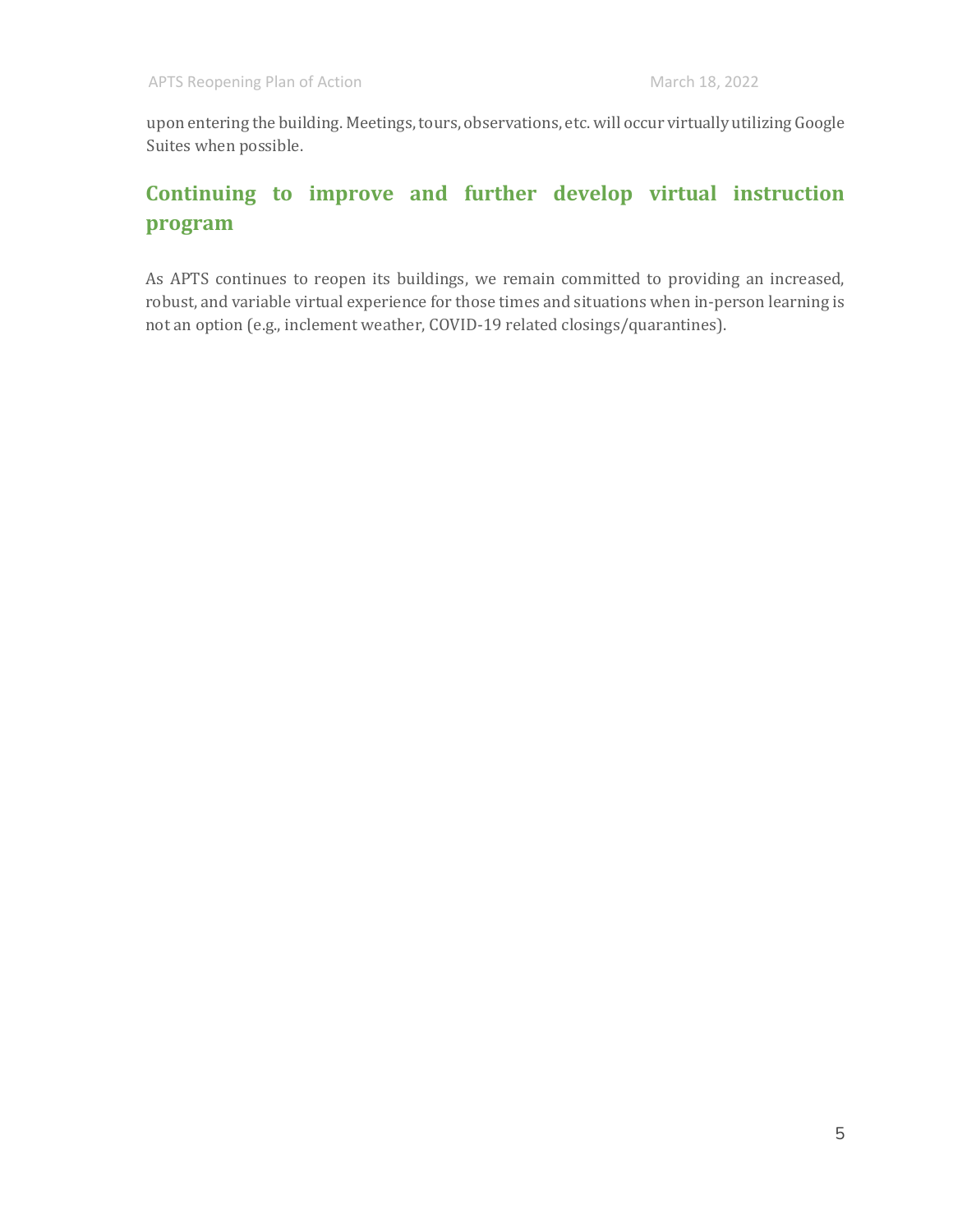# <span id="page-6-0"></span>**Schedule**

## Schedule and distance learning

APTS resumed full day in-person instruction from 8:10 am to 3:15 pm on February 1, 2021. APTS continues to provide a comprehensive virtual learning platform for times and situations when inperson learning is not an option (e.g., inclement weather, COVID-19 related closings/quarantines).

Students accessing virtual instruction follow a rigorous academic schedule. Hours of direct instruction include two 2-hour blocks per day, 9:00 am to 11:00 am and 1:00 pm to 3:00 pm. Asynchronous materials are provided to students remaining virtual via post or online and should consist of 2 to 3 hours of per day. All completed asynchronous materials are reviewed and graded by the student's classroom teacher. Additional information about the distance learning schedule can be found in the APTS COVID Response Learning Plan on the APTS website.

For those students accessing in-person instruction, the daily schedule begins at 8:10 am and end at 3:15 pm. The additional time that staff are onsite before and after the student school day, is utilized to ensure the safe transition of students during arrival and dismissal procedures, allow for thorough cleaning of classrooms and supplies and provide increased training opportunities for staff.

For transportation information, families should reach out to their child's county representative.

# <span id="page-6-1"></span>**Safety First**

### Maintaining healthy operations

Steps are in place to protect all staff and children. Information regarding risk factors for severe COVID-19 outcomes can be found in Appendix A.

- Sick leave policies and practices are regularly reviewed and updated to address and include policies specific to COVID-19.
- Students who were attending class and who have either been exposed and are not fully vaccinated or who contract the virus will receive their educational services from home (virtual instruction) as they are physically able to, and until total recovery.
- Information on APTS staff leave practices and vaccine protocol can be found in Appendix I.

Continuity of services is maintained by having trained staff cross-trained to provide classroom support and step into new roles if need arises.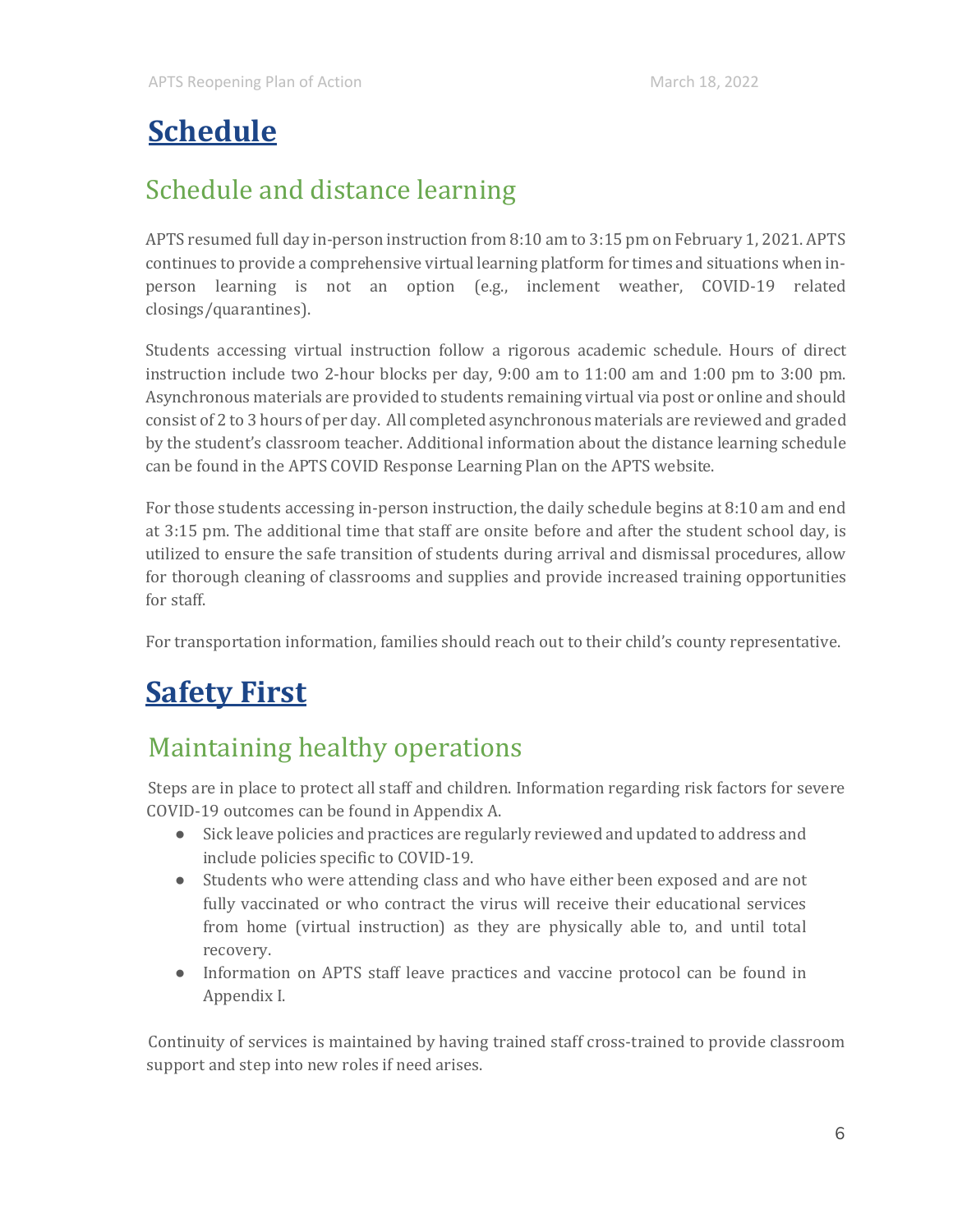Practices for gatherings, field trips and volunteer restrictions adhere to all applicable phase guidelines and remain consistent with any Executive Order in place.

### Classroom modifications and structure

The classroom and building environment are set up to encourage proper social distancing and hygiene practices. Classrooms are decluttered to allow for easy cleaning and desks are spaced 3 to 6 feet apart. The use of shared items is discouraged unless thorough cleaning can occur. Teachers maintain inventory of their materials and additional supplies are ordered to minimize shared items.

Signs are posted in highly visible locations (e.g., school entrances, restrooms) that promote everyday protective measures and describe how to stop the spread of germs, such as by properly washing hands. Additional hand sanitizing stations are available, and regular breaks are provided for handwashing/sanitizing. Staff assist students in learning hygiene procedures as needed and reinforce any health and hygiene promoting behaviors.

Site-based modifications such as posted signage have been established to encourage controlled movement and foot traffic throughout buildings. Walkie talkies are utilized to allow for quick communication without the need to travel throughout buildings.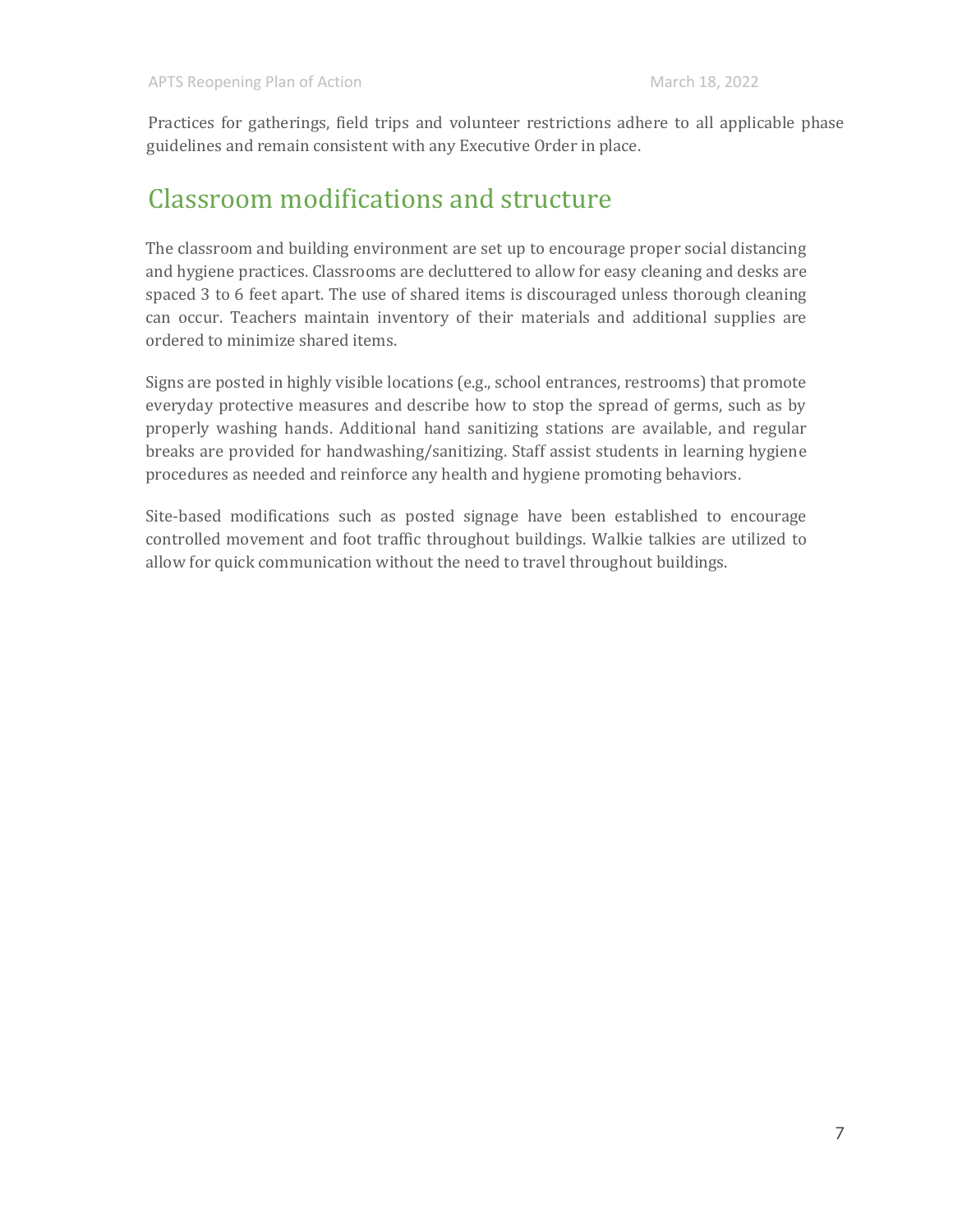### Evaluation of building

APTS currently maintains a comprehensive preventative maintenance schedule. Prior to opening, facilities evaluated and completed preventative maintenance on all systems including HVAC, plumbing, and lighting. Air filters were replaced at this time and are serviced frequently. Water systems and features have been checked at each campus to ensure proper operation. Water bottle fill stations remain open; however, water fountains have been disabled or otherwise secured to prevent use.

### Initial cleaning

APTS has completed the process of organizing, decluttering, cleaning, and disinfecting the classrooms. This includes removing porous materials that cannot be easily disinfected. All cleaning has been completed using CDC and/or EPA approved disinfecting agents for COVID-19.

High touch areas:

- have been identified and explained to staff to ensure awareness.
- high tech touch areas (phones, copiers, light switches, etc.) have contact film placed over them to allow for easy and safe cleaning.

## Sourcing of cleaning supplies

APTS has been able to source approved disinfectants through a local supplier and has made arrangements to switch to another CDC and/or EPA approved disinfectant if the supply chain is interrupted. Each campus has enough disinfectant for 1 month, with resupplies scheduled to arrive regularly.

APTS has sourced sprayers to simplify the disinfection process.

### Cleaning responsibility

To ensure appropriate staffing, APTS implements an "all hands" approach where each staff member has a shared responsibility to maintain their zone or area while also cleaning after themself. A facilities staff member is assigned for each building to assist with cleaning.

APTS staff members received additional training on how to appropriately clean following the CDC guidelines.

APTS contracts with an outside vendor for building cleaning after school hours.

If a positive COVID-19 case is discovered, APTS follows the guidance of the school nursing department and local health department to determine the areas of the school/building that may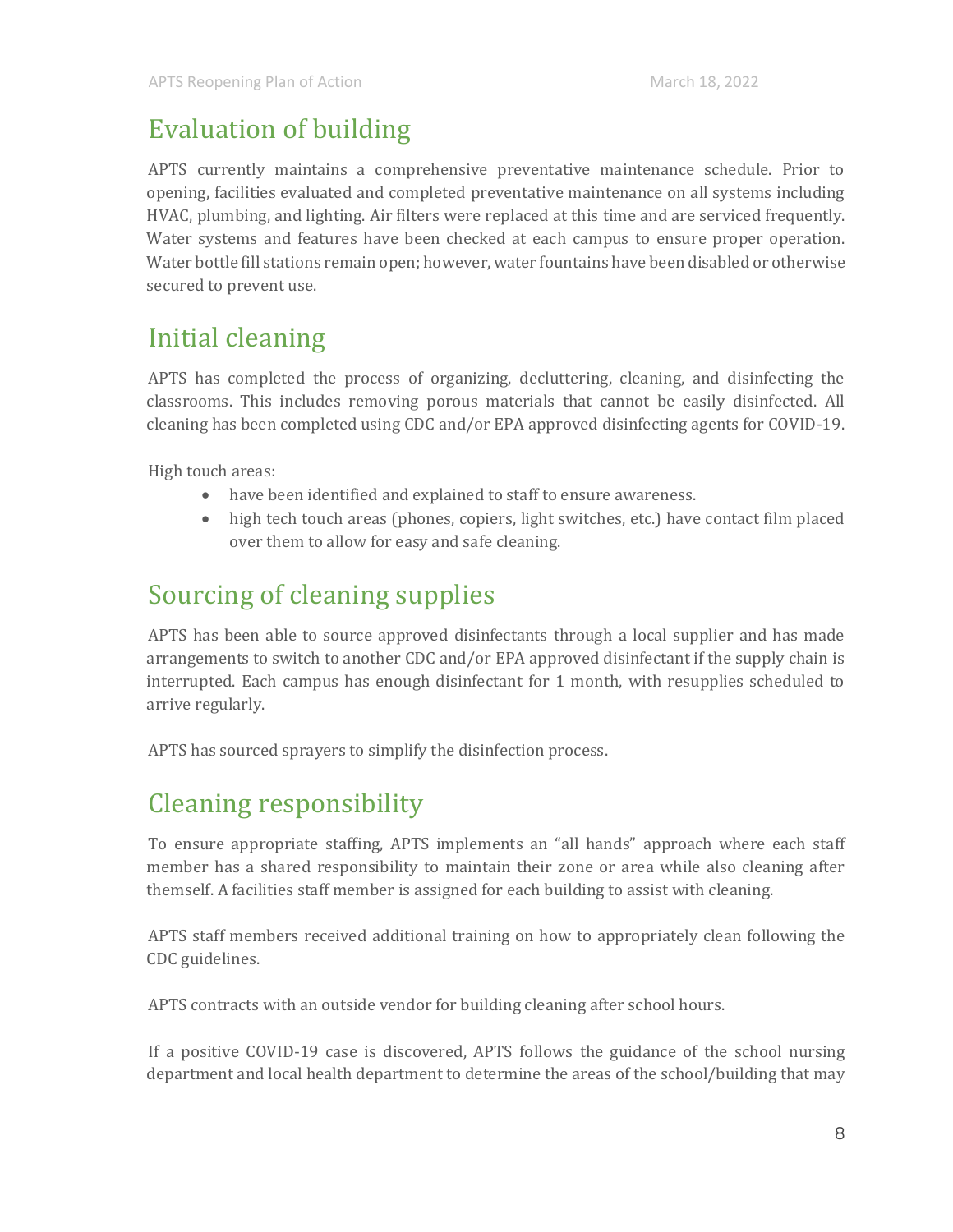require deep cleaning and determine if a school or office closure is required to complete the cleaning.

### Zone cleaning protocol

APTS has set up a zone cleaning approach where each classroom, office, hallway, and lobby acts as their own zone.

Staff assigned to a zone completes the appropriate level of cleaning required on a regular schedule.

The APTS facilities team is responsible for cleaning the hallways, hallway restrooms, and PRN cleaning. Please see Appendix B for details on cleaning levels.

### Staff, family, and student preparation

Staff were provided with a comprehensive building reopening orientation. Topics covered included proactive health strategies, cleaning protocols, responding to confirmed/suspected cases of COVID-19, behavioral supports for returning students, and supporting the social/emotional needs of students and yourself. Families and students also received important information throughout the reopening process including information on hand hygiene and respiratory etiquette, use of cloth face coverings, staying home when sick, and encouraging physical distancing.

Staff and students receive ongoing training and information on proactive health strategies and cleaning protocols, mental health, as well as training to address any novel situations as they arise.

Informational guides and checklists are posted throughout the school building, sent to staff and student families, and made available on APTS website and social media platform(s).

A full training and information list is provided in Appendix C.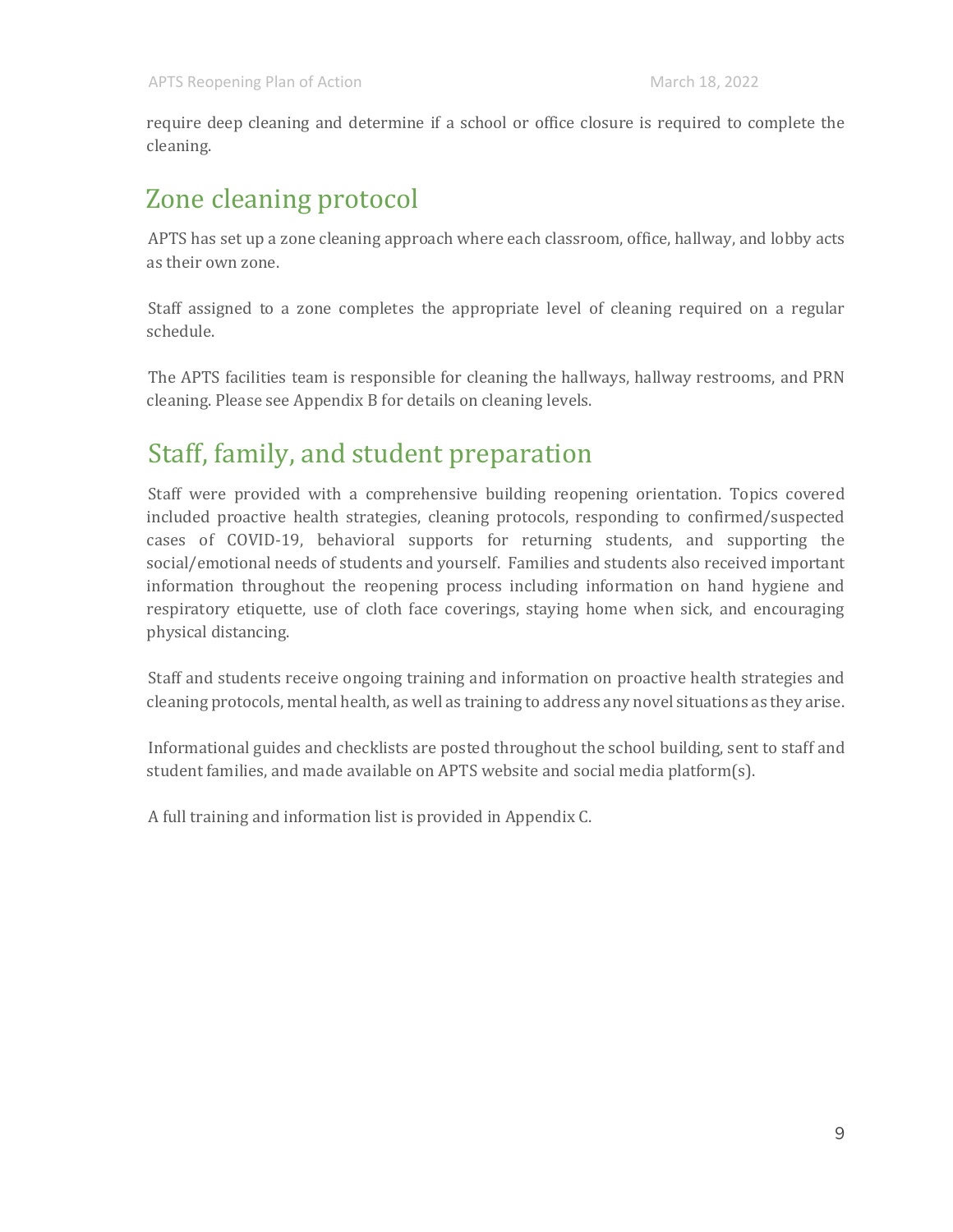# <span id="page-10-0"></span>**Health and Wellness**

### Entering APTS buildings

#### **Visitors:**

APTS has placed signage at all entrances requiring visitors to call front offices. Visitors are not permitted into the building when school is in session unless they have prior approval from a Campus Director. Visitors are required to be screened for COVID-19 symptoms and any COVID-19 contact. Meetings, tours, observations, etc. occur virtually utilizing Google Suites when possible.

#### **Screenings:**

All staff and students (or their families) are asked to report if they have COVID-19 symptoms or if they have been exposed to COVID-19 prior to entering any APTS building. The CDC does not currently recommend schools conduct symptom screening for all students in grades K-12 on a routine (e.g., daily) basis. In accordance with these guidelines, parents, caregivers, or guardians are strongly encouraged to monitor their children for symptoms of infectious illness every day through home-based symptom screening. Students who are sick should stay home. Any students exhibiting a fever or other symptoms of COVID-19 while at school will be escorted to the quarantine room; parents/guardians are notified to come pick up their child immediately. Staff are required to self-screen prior to coming to work.

Students and staff are asked to sanitize or wash their hands prior to or upon entering the building.

Students and staff are required to stay home and notify the campus immediately if:

- They are displaying symptoms of COVID-19 or a fever
- They have had close contact with a confirmed positive case of COVID-19 and are not fully vaccinated
- They have had frequent close contact (e.g., living in the same home) with an individual that is displaying COVID-19 symptoms and/or is awaiting COVID-19 testing due to symptoms

### Practices inside APTS buildings:

#### **Face Coverings:**

The CDC follows a [framework](https://www.cdc.gov/coronavirus/2019-ncov/science/community-levels.html) for measuring COVID-19 in the community based on community transmission level. When at a low or medium transmission level the CDC no longer requires masking in schools.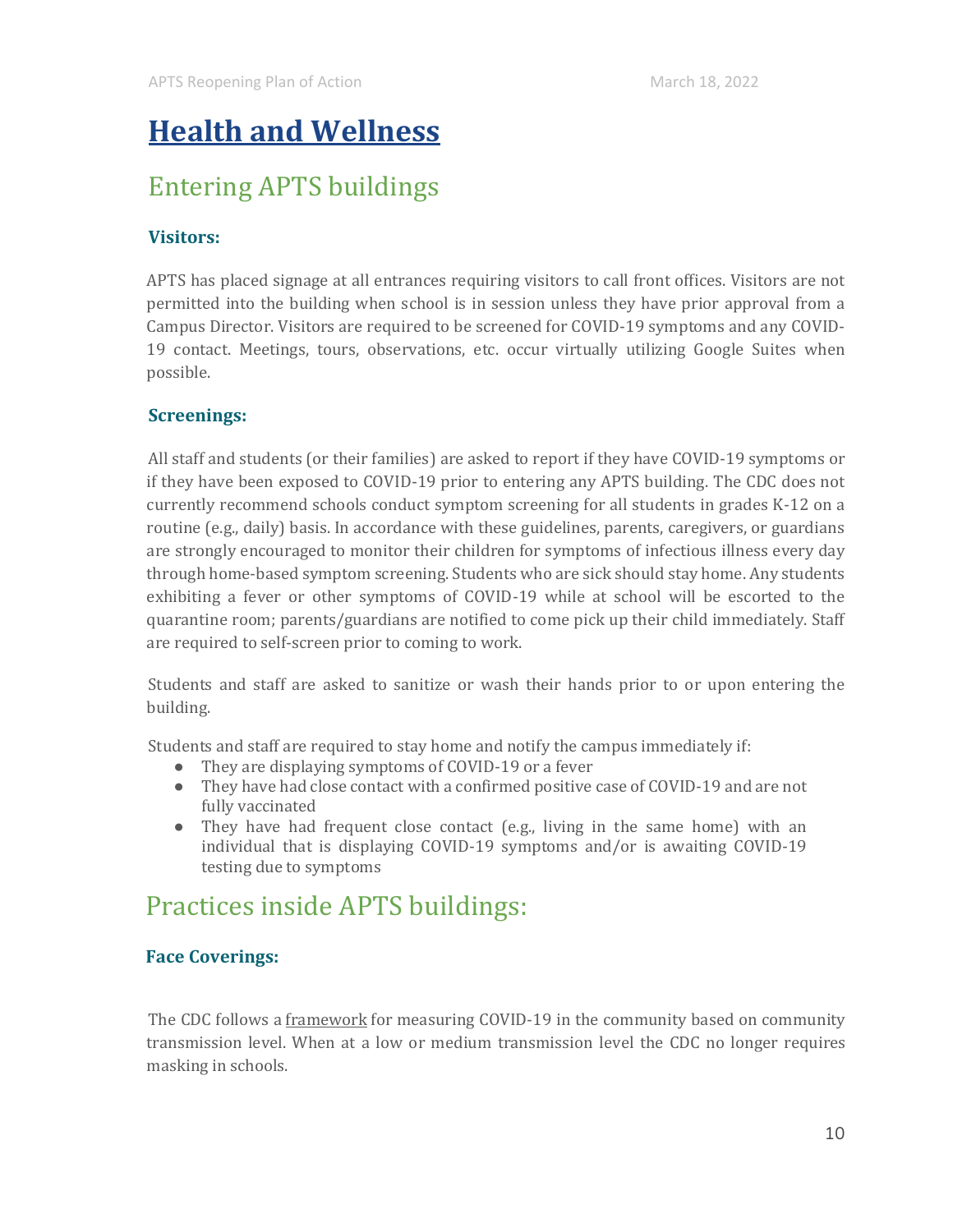Based on this revised guidance and all APTS campuses being in low to medium transmission level areas, effective Thursday, March 10, 2022, masks were made optional for all APTS employees and students. APTS may adjust these requirements should the community transmission level change. Staff and students are welcome to wear a mask at any time based on their own or parent/guardian preference.

It should be noted, food services staff and any students assisting with food services responsibilities are required to wear a face covering during all food preparation and delivery.

Additionally, if a student displays COVID-19 symptoms they will be asked to wear a surgical mask and move to the designated quarantine room until a parent/guardian arrives to pick the student up. Individuals that develop mild COVID-19 like symptoms and have tested negative may also be asked to wear a mask while in the building until their symptoms resolve.

#### **Social Distancing:**

Upon transitioning into the building, students and staff are asked to maintain appropriate social distancing whenever possible. Classrooms are also organized to maintain at least 3 to 6 feet of space between each student's desk. Signage is installed to serve as a reminder that a social distance should be maintained.

Students and staff are discouraged from bringing outside items into the building. If students or staff bring personal items into the building, then they are provided with a bin in which to maintain their personal belongs throughout the day.

The movement of students and staff between classrooms is limited. Site-based procedures have been created to establish entrance and exit routes and direct foot traffic throughout the building. Site-based procedures have also been created to ensure restrooms can be used with appropriate social distancing and cleaning protocols to minimize cross contamination. Students eat in their classroom while appropriately distanced from other students.

We recognize that social distancing may not always be able to be maintained. APTS requested a variance from the state of Virginia regarding the recommended social distancing measure as the population of students served by our program may require staff to be in close proximity to provide necessary support. Please see Appendix G for detailed information.

#### **Revised Guidelines and Procedures for Student Health Services:**

All classroom staff have been trained to administer first-aid to staff and students. School nurses may be called into classrooms on an as-needed basis.

School nurses exclusively deliver medications to students. If a school nurse is not available, a single back-up staff that is trained in medication administration is identified to deliver medications for that day.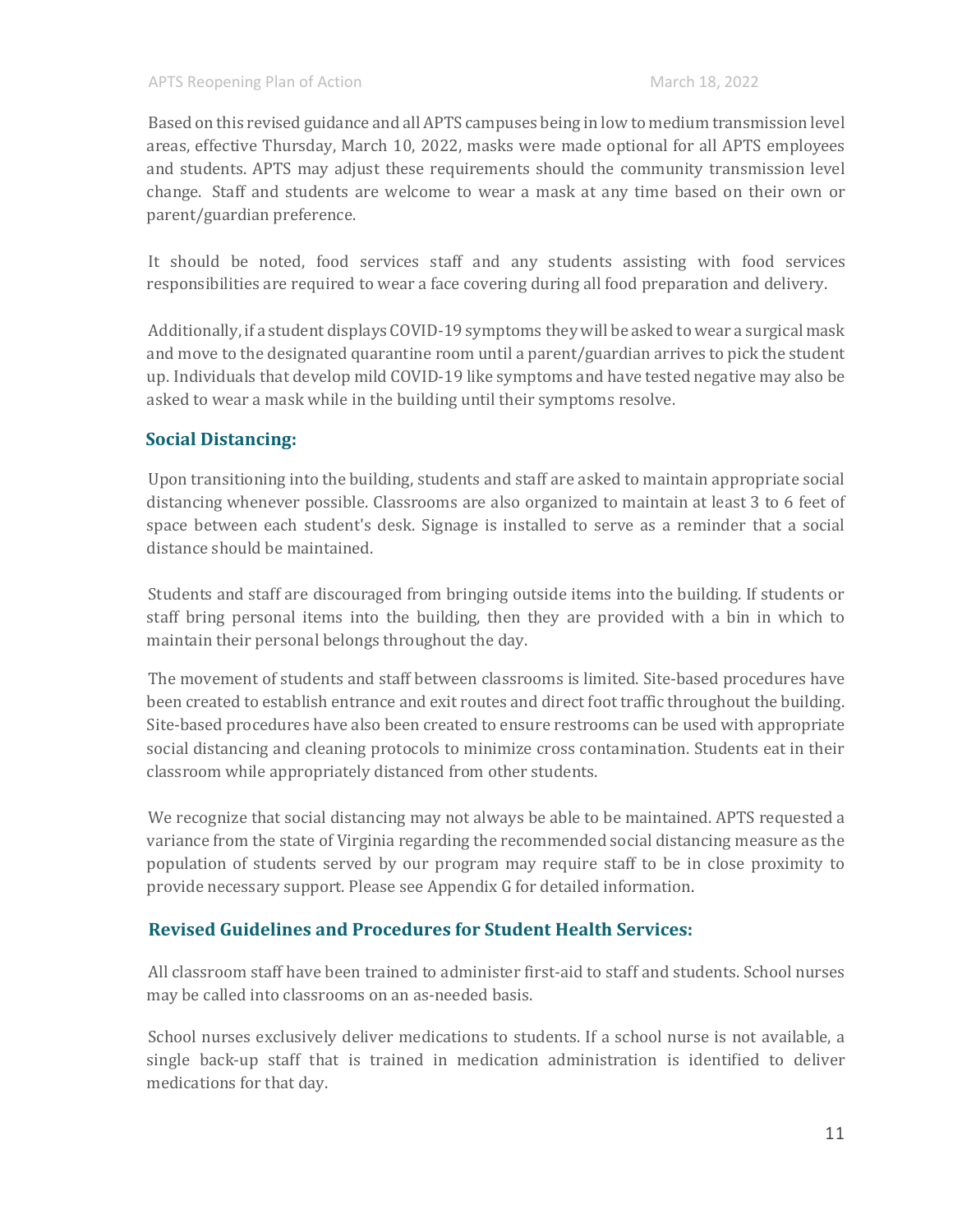Medical grade PPE is worn by nurses if:

- A student has COVID-19 symptoms and the nurse is needed to provide services to them and/or to wait with them until a parent arrives.
- A nurse is helping a student with using an inhaler or performing any other assistance creating a risk of airborne particulates.

Nurses request all students with prescribed nebulizer treatments bring their prescribed rescue inhaler to school. Nebulizer treatments are only to be delivered if the rescue inhaler does not work and the student's oxygen level is dropping.

#### **Practices for Behavioral Emergencies:**

Staff receive proactive and reactive strategy training while working with students in a least to most restrictive presentation. Physical proximity as well as physical interventions is utilized only when immediate health or safety is compromised.

Once health and safety within the environment is restored, staff members can access identified cleaning locations to clean themselves and ensure disinfection occurs.

#### **Related Services**

Services that require transitional staff (Occupational Therapy, Speech Therapy) to present instruction to students may occur virtually or in-person. When a related service provider works directly with a student, they are responsible for ensuring they have properly washed and sanitized prior to entering the classroom.

#### **Food preparation:**

Students and staff are encouraged to use cold packs to keep their lunches cold enough to be kept in the classroom or office. If a lunch requires additional refrigeration, a designated food service staff places it in a separate plastic bag, label it and put it in the school refrigerator. Staff preparing food are trained through ServSafe to ensure safety while preparing and distributing food.

Staff preparing food wear masks, gloves, and hair covering while preparing or handling food.

Cleaning schedules and procedures are posted and reviewed. Please see Appendix D.

#### **Mental health services and monitoring**

School counselors provide mental health training and resources to staff, students, and their families.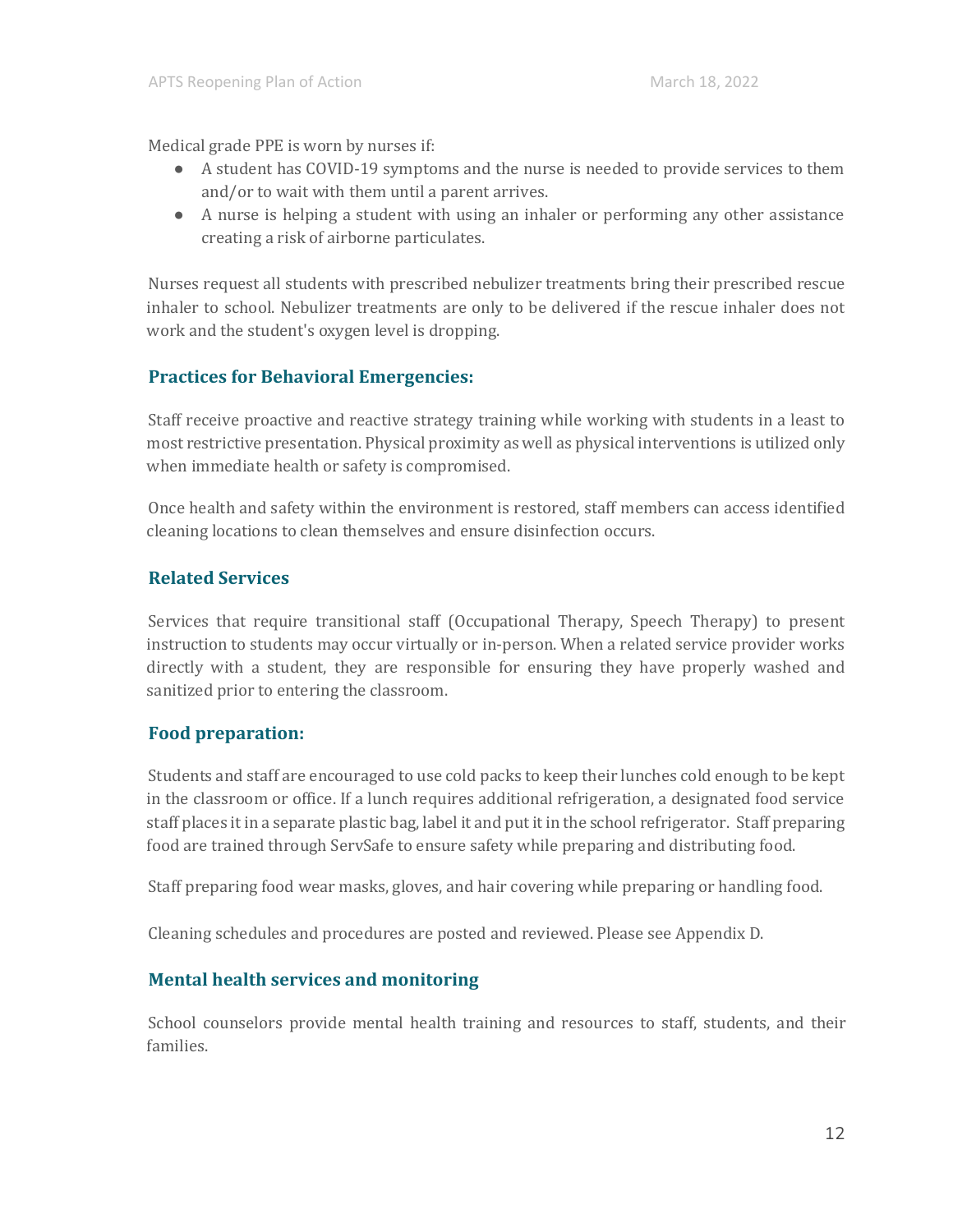Mental health resources are made available to staff, students, and their families on a regular basis.

School counselors meet student counselling needs in-person and virtually. School counselors also provide evidence-based resources and lessons for teachers to utilize to support the social and emotional needs of all students at APTS.

### Transportation:

#### **Community-Based Instruction (CBI) Trips:**

Community-Based Instruction (CBI) Trips may occur with prior approval from a Campus Director. All locations are thoroughly evaluated for CDC compliance, appropriateness, and availability. Additionally, parental consent must be obtained prior to the trip.

#### **Transportation**

Alternative Paths operates both cars and vans at each location to transport students for CBI trips and for students who have engaged in behavioral episodes and are not safe to transport on county vehicles. If a student is not safe to board their afternoon transportation, Alternative Paths may attempt to stabilize the student's behavioral episode and contact the parent/guardian to arrange pick up. If the parent/guardian is not able to provide transportation due to lack of operational vehicle, an APTS car, van, or bus may be utilized if ATPS administration determines that the conditions of the circumstance, including the student's behavior, are safe to allow transportation.

The student will be encouraged to maintain safety through proactive behavioral measures. Staff will attempt to maintain distance; dependent upon the type of vehicle used to transport. When available, APTS will attempt to utilize the larger vehicle to maximize social distancing.

If recommended by the nursing department, staff will wear a mask during transportation and the student will be encouraged to wear face coverings. After any use of APTS vehicles, the vehicle will be thoroughly disinfected. All seats and surfaces will be wiped down with a disinfectant. A cleaning checklist will be maintained to ensure all areas have been cleansed.

#### **Bus Transportation:**

Alternative Paths does not currently provide bus transportation on a regular basis to students. Buses may be used in emergency situations/situations with prior approval from a Campus Director if it is required.

Social distancing will be in effect with assigned seating for staff and students. Staff will utilize proactive behavioral strategies to encourage safe and cooperative behaviors. If recommended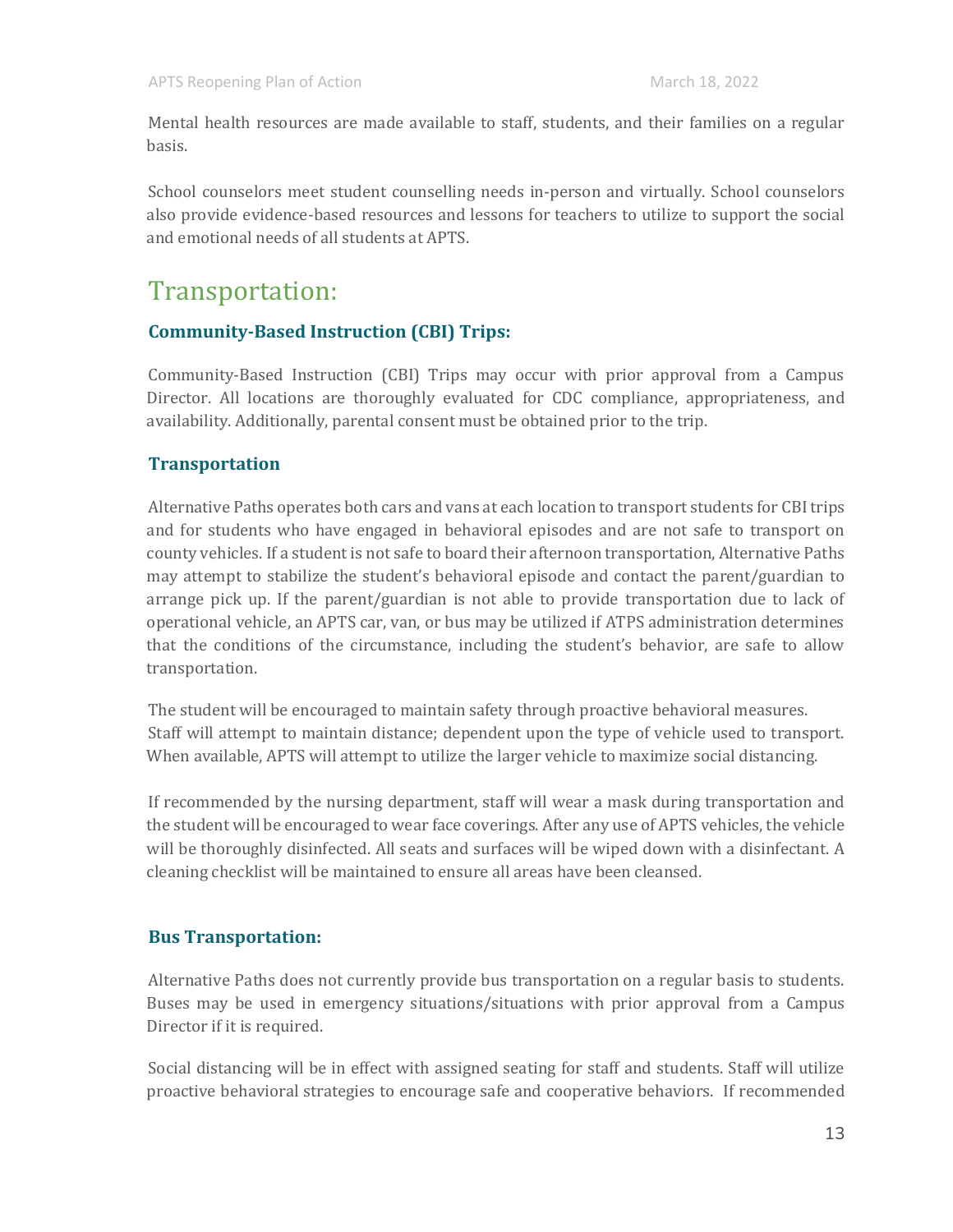by the nursing department, staff on transportation will wear masks and students will be encouraged to wear face coverings. If students are engaging in maladaptive behaviors on the buses, additional supports including staff presence and physical interventions may be utilized to maintain health and safety.

In bus emergencies, when health and safety is at risk, staff may be required to be in close proximity. Staff will utilize appropriate strategies to de-escalate the behavioral episode including verbal prompting, verbal redirection, and physical presence.

By-My-Side strategies including possible physical restraint may have to be implemented to maintain health and safety. Staff will attempt to move back to the recommended social distancing when the behavioral episode has de-escalated.

Alternative Paths will document behavioral episodes and review behavioral episodes with both operations and the behavior department to ensure best behavioral and safety practices are followed.

After any use of APTS vehicles, the vehicle will be thoroughly disinfected. All seats and surfaces will be wiped down with a disinfectant. A cleaning checklist will be maintained to ensure all areas have been cleansed.

### On-call and in-home behavior support:

Alternative Paths is committed to continuing to provide support to our students in the home setting when appropriate. In order to minimize risk, Alternative Paths is changing our current practices to allow for screening and to encourage safety.

Upon receiving a request for behavioral assistance in the home setting, the call-taker will first determine if this call is suited for APTS or if emergency services should be contacted. If the calltaker believes APTS can assist, then they will attempt to provide advice to the family or deescalate the behavioral episode verbally over the phone.

If deescalating the behavior by telephone is not possible, then the call-taker will again evaluate if emergency services should be contacted. If it is concluded that an APTS staff member can assist in the home, the call-taker will ask the family if anyone in the home has been exposed to COVID-19 or has had any symptoms of COVID-19.

If the parent confirms no COVID-19 exposures, positive tests, or symptoms, then the staff member may provide in-home support. If upon arrival the staff member feels that safety is at risk, the APTS staff member shall exercise the right to discontinue support and request that the family contact emergency services.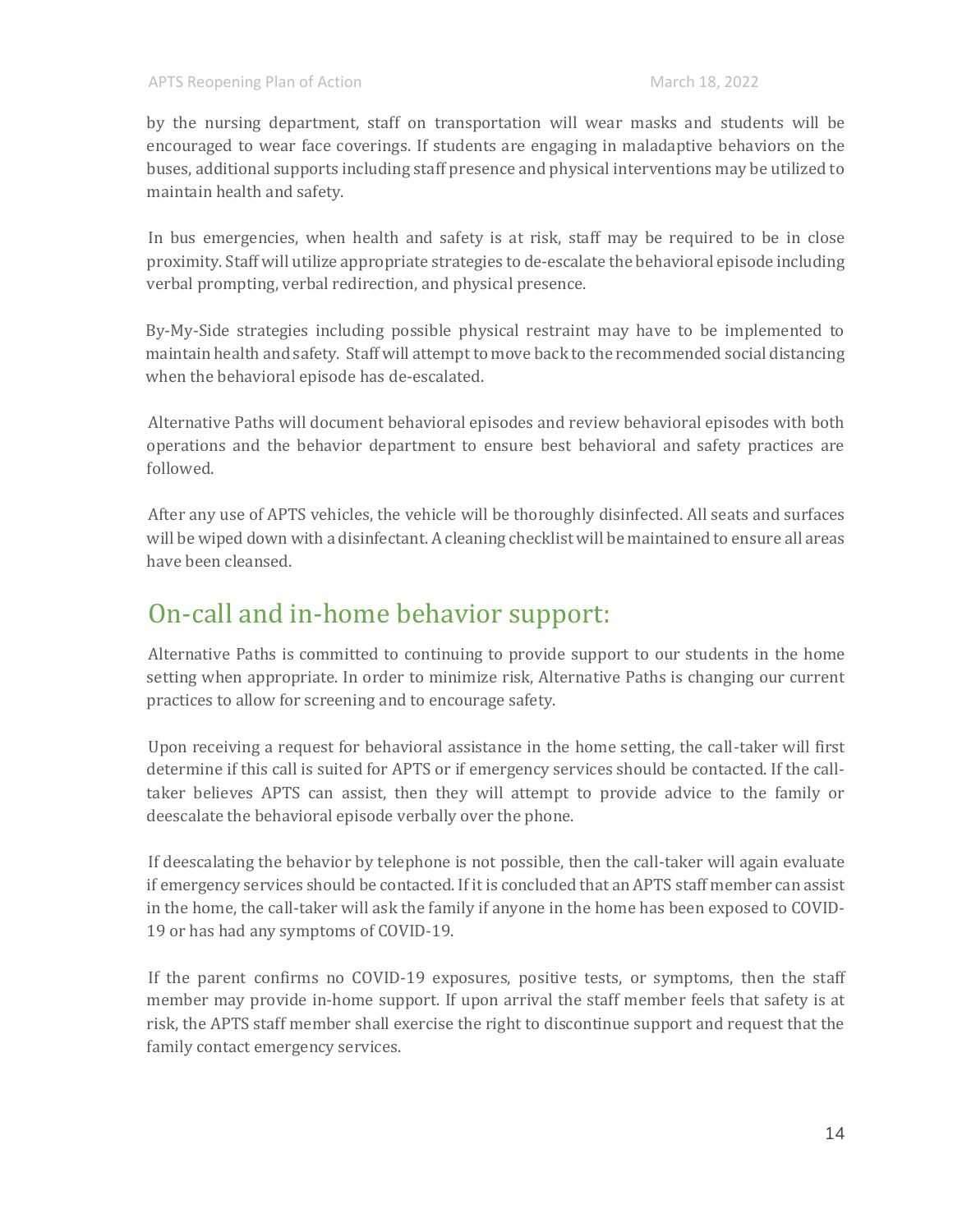At the conclusion of the behavioral services, the staff member will complete a Serious Incident Report and debrief with their POD Manager, Behavior Specialist, and Regional Program Director. These departments will evaluate if the family can benefit from additional support or training.

### Use of building for afterschool activities and public use

APTS does not have after school, extracurricular activities, or student drivers. The school building is not open to the public or rented for any use. We continue to monitor access to the building during non-school hours. Approval from an administrator is required for any individual to be onsite when school is not in session. Any staff arriving on campus must maintain social distancing when possible and disinfect any high touch areas with which they may have come into contact.

### Participation in community response efforts

Practices for gatherings, field trips and volunteer restrictions remain consistent with all federal, state, and local guidelines. Additionally, further restrictions may be implemented based on APTS' internal evaluation of the ability to maintain a safe, healthy environment during outings, parent/guardian approval, and county representative and community input.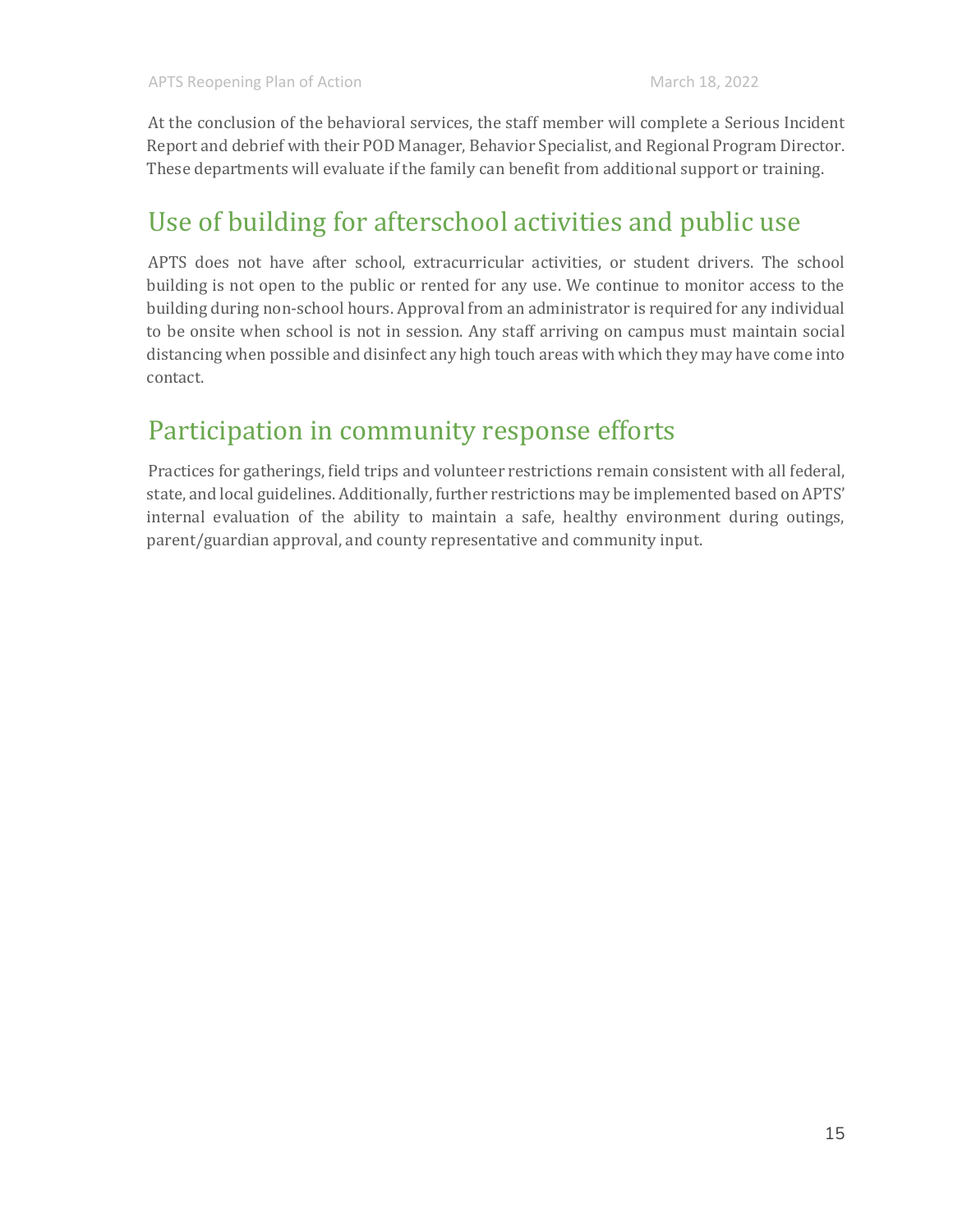# <span id="page-16-0"></span>**COVID-19 Response**

### COVID-19 Response Team members

APTS has created a COVID-19 Action Team consisting of employees from the nursing department, central office administration, regional campus administration and Executive Level Directors. Please see the complete list in Appendix H.

The Action Team meets weekly to develop, review, and revise the following practices and procedures.

### Contact information for local health departments

APTS adheres to or exceeds all Centers for Disease Control (CDC), Virginia Department of Health (VDH), state, and local guidelines for contacting and reporting all suspected or confirmed COVID-19 cases to the local health departments. APTS submit reports to the proper health department based on the residence of the student or staff. The phone numbers for the local health departments can be found in Appendix E.

### Staff and student health and absentee monitoring

Staff and students or their parents/guardians are required to sign a disclosure form indicating that they shall promptly notify the school nurse if they have a positive COVID-19 test, if anyone living at their residence is diagnosed with COVID-19, or if they have a known exposure to COVID-19. Additionally, all staff and student families shall notify the campus as soon as possible if the staff or student are absent for any reason.

If a staff member has an unplanned absence and does not notify his/her direct supervisor, then campus staff will call the individual and ask specific screening questions developed by the nursing department to ascertain if the staff member is exhibiting symptoms of COVID-19. If the staff member is unable to be reached, then APTS will contact the individuals listed as the staff member's emergency contact.

If a student has an unplanned absence, the student's parent/guardian will be contacted immediately to ascertain if the student's is exhibiting symptoms of COVID-19. If the student's family is unable to be reached, the student's county representative will be contacted. The student's county representative will be updated on any COVID-19 related health concerns.

### Communication strategies

Staff are trained on the updated practices and procedures within their campuses.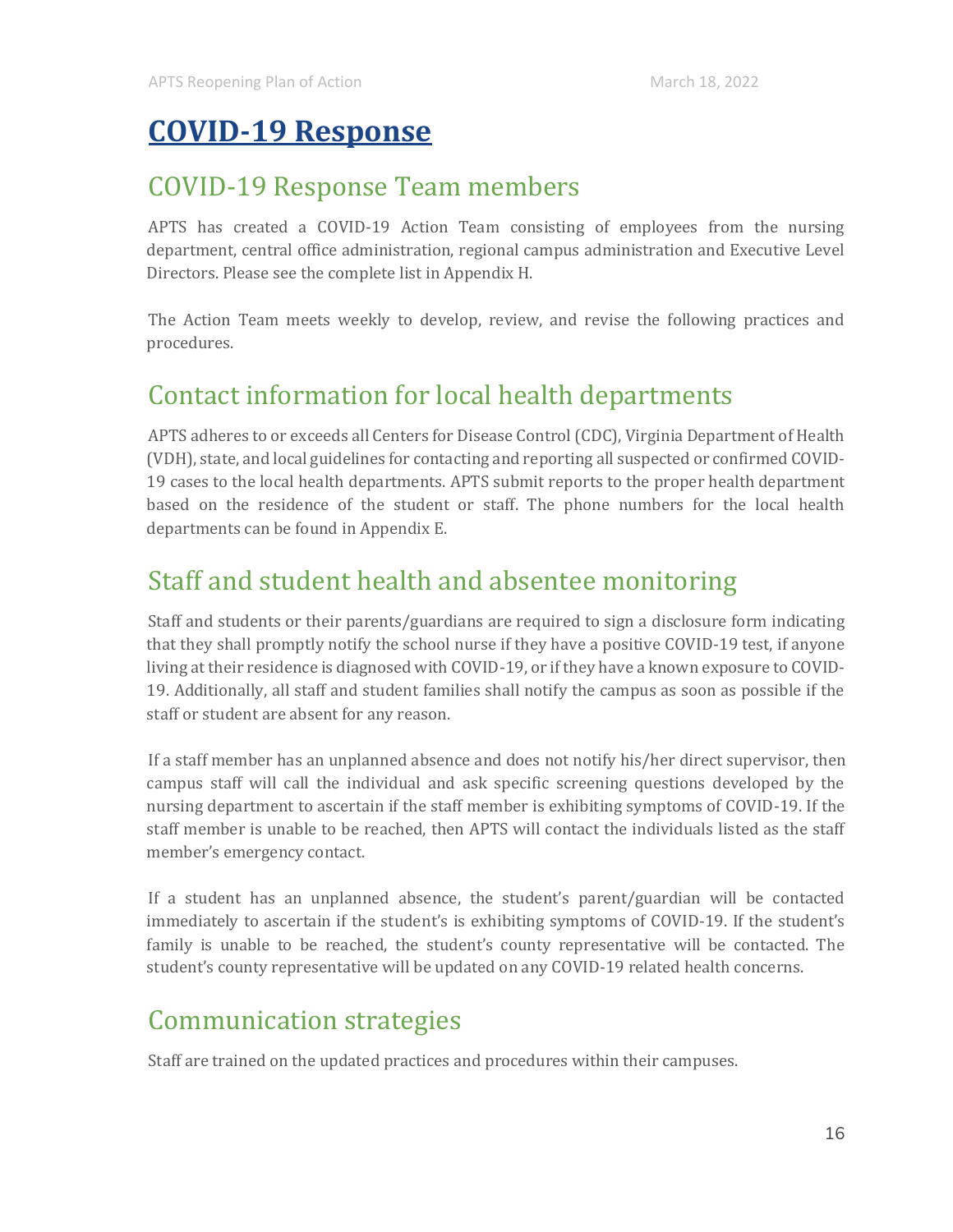All COVID-19 practices and procedures are made available by e-mail to APTS families and are located on the APTS website.

APTS follows the direction of the local health department in collaboration with the recommendations of the APTS nursing team to communicate suspected or confirmed cases of COVID-19 to families and staff while maintaining and adhering to HIPAA and FERPA regulations.

### Procedures for those suspected of contracting COVID-19

APTS follows detailed procedures if an unvaccinated individual is suspected to have been exposed to COVID-19 or if a staff member or student is displaying symptoms of COVID-19 per the local area health department's recommendation and guidance from the APTS nursing team. COVID-19 Response Teams established at each campus/building assists with quick, efficient, and informed responding. These procedures include:

- Immediately removing student/staff or to the designated quarantine area, with staff support, as needed;
- Notifying the parent/guardian to pick up the child in the designated time frame;
- Reporting to the local health department and completing contact tracing;
- Notifying staff and families in accordance; and
- Providing guidance on criteria to return to school based on guidance from the APTS nursing team.

Comprehensive COVID-19 response procedures can be found in Appendix F.

# <span id="page-17-0"></span>**Virtual Instruction**

For those students accessing virtual instruction, the hours of direct instruction increased to 2 2 hour blocks per day,  $9:00$  am to  $11:00$  am and  $1:00$  pm to  $3:00$  pm starting January 4, 2021. Asynchronous materials are also provided to students remaining virtual via post or online delivery and consist of 2 to 3 hours per day. All completed asynchronous materials are reviewed and graded by the student's classroom teacher.

Our dedicated staff encourage students' critical and creative thinking while providing engaging and interactive activities that allow for review, practice, and continued learning of knowledge and skills through virtual learning sessions and assignments mailed/emailed to students' homes. In addition, lessons and activities address IEP goals, as appropriate to each student to meet their areas of academic needs.

Lessons may assist students in learning hygiene procedures as needed and reinforce health and hygiene promoting behaviors. Lessons may also work toward increasing task completion/attention to task in a virtual learning model.

Please refer to APTS distance learning plan for more detailed information.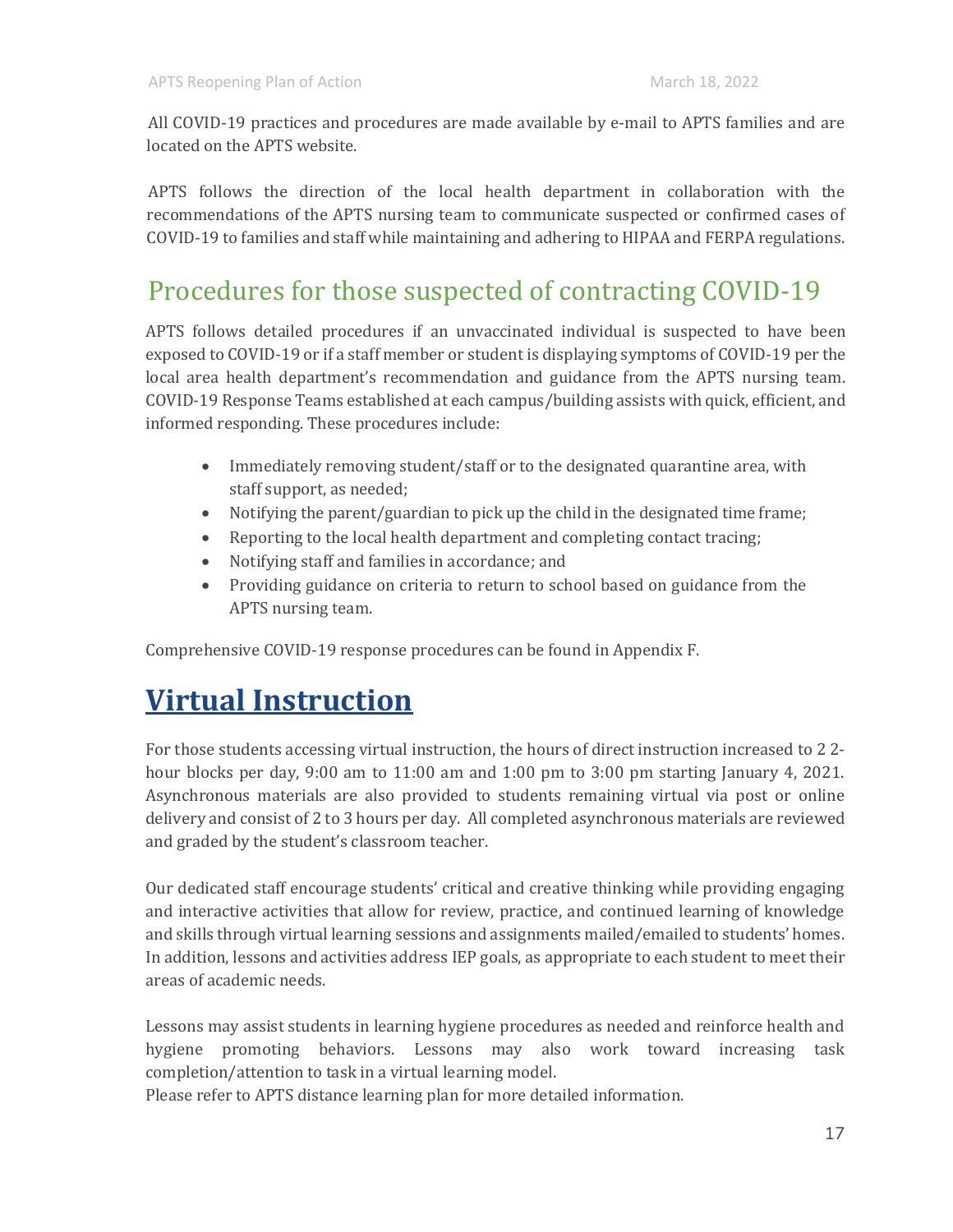# <span id="page-18-0"></span>**Planning for the Future**

APTS will follow the guidance of the local health departments as well as any directives from the Commonwealth of Virginia to determine which conditions will trigger a reduction in in-person classes as well as a complete school building closure.

Multiple options may be considered including but not limited to: Students attending in-person instruction for less time/days per week, reducing the number of students attending in-person instruction, and a return to complete virtual instruction until circumstances allow the physical buildings to reopen.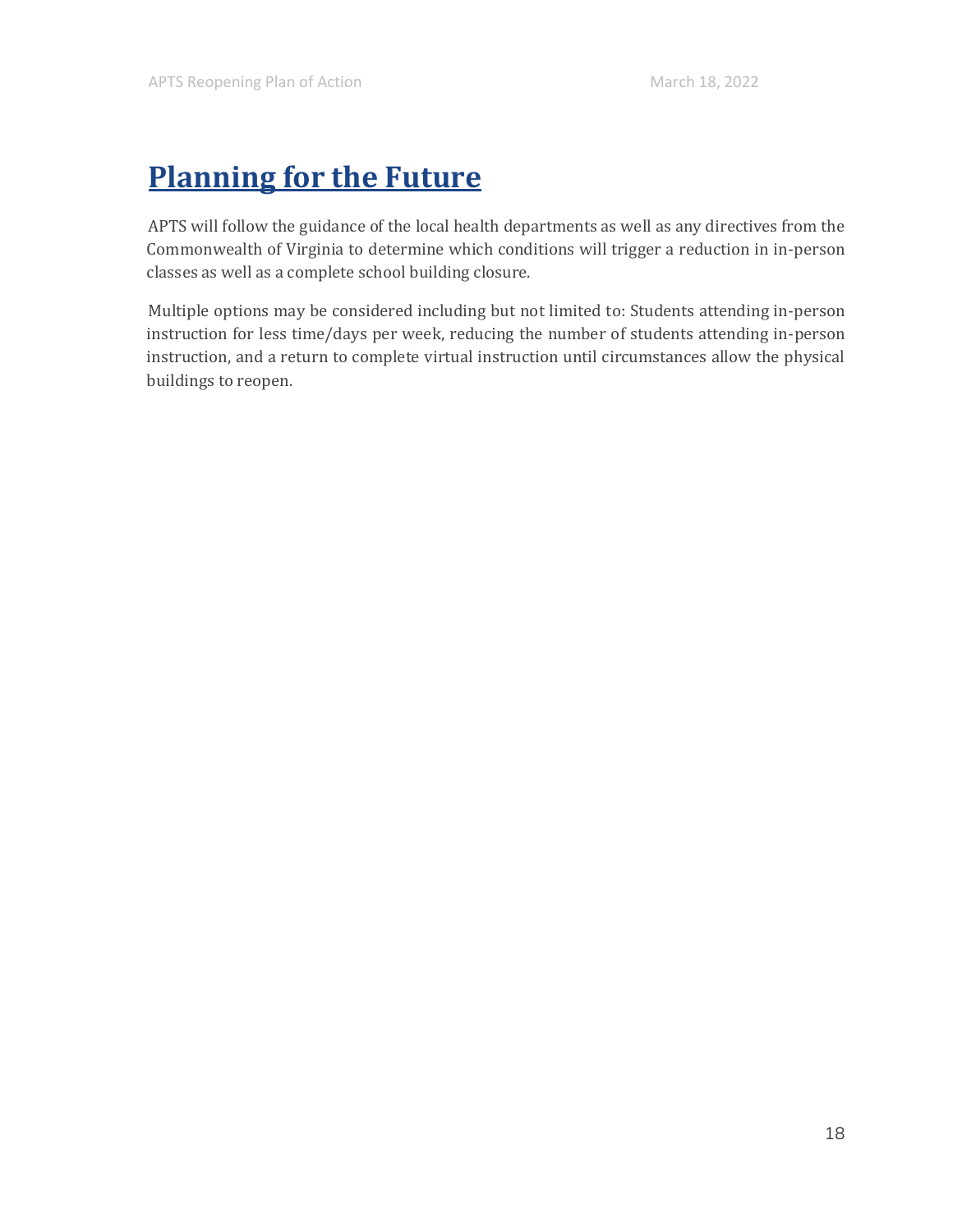#### **Appendix A: Risk Factors for Severe COVID-19 Outcomes** From: CDC [website](https://www.cdc.gov/coronavirus/2019-ncov/science/science-briefs/underlying-evidence-table.html#:~:text=Higher%20risk%20for%20underlying%20conditions,one%20severe%20COVID%2D19%20outcome.)

**"Higher risk** for severe COVID-19 outcomes is defined as an underlying medical condition or risk factor that has a published meta-analysis or systematic review or complete the [CDC](https://www.cdc.gov/coronavirus/2019-ncov/science/science-briefs/systematic-review-process.html)  [systematic review process.](https://www.cdc.gov/coronavirus/2019-ncov/science/science-briefs/systematic-review-process.html) The meta-analysis or systematic review demonstrates good or strong evidence, (depending on the quality of the studies in the review or meta-analysis) for an increase in risk for at least one severe COVID-19 outcome.

- Cancer
- Cerebrovascular disease
- Chronic kidney disease\*
- Chronic lung diseases limited to:
	- o Interstitial lung disease
	- o Pulmonary embolism
	- o Pulmonary hypertension
	- o Bronchiectasis
	- o COPD (chronic obstructive pulmonary disease)
- Chronic liver diseases limited to:
	- o Cirrhosis
	- o Non-alcoholic fatty liver disease
	- o Alcoholic liver disease
	- o Autoimmune hepatitis
- Cystic fibrosis
- Diabetes mellitus, type 1 and type 2\*
- Disabilities
	- o Attention-Deficit/Hyperactivity Disorder (ADHD)
	- o Cerebral Palsy
	- o Congenital Malformations (Birth Defects)
	- o Limitations with self-care or activities of daily living
	- o Intellectual and Developmental Disabilities
	- o Learning Disabilities
	- o Spinal Cord Injuries
	- $\circ$  (For the list of all conditions that were part of the review, [see the module below\)](https://www.cdc.gov/coronavirus/2019-ncov/hcp/clinical-care/underlyingconditions.html#accordion-1-card-1)
- Heart conditions (such as heart failure, coronary artery disease, or cardiomyopathies)
- HIV (human immunodeficiency virus)
- Mental health disorders limited to:
	- o Mood disorders, including depression
	- o Schizophrenia spectrum disorders
- Neurologic conditions limited to dementia
- Obesity (BMI  $\geq$ 30 kg/m2)<sup>\*</sup>
- Primary Immunodeficiencies
- Pregnancy and recent pregnancy
- Physical inactivity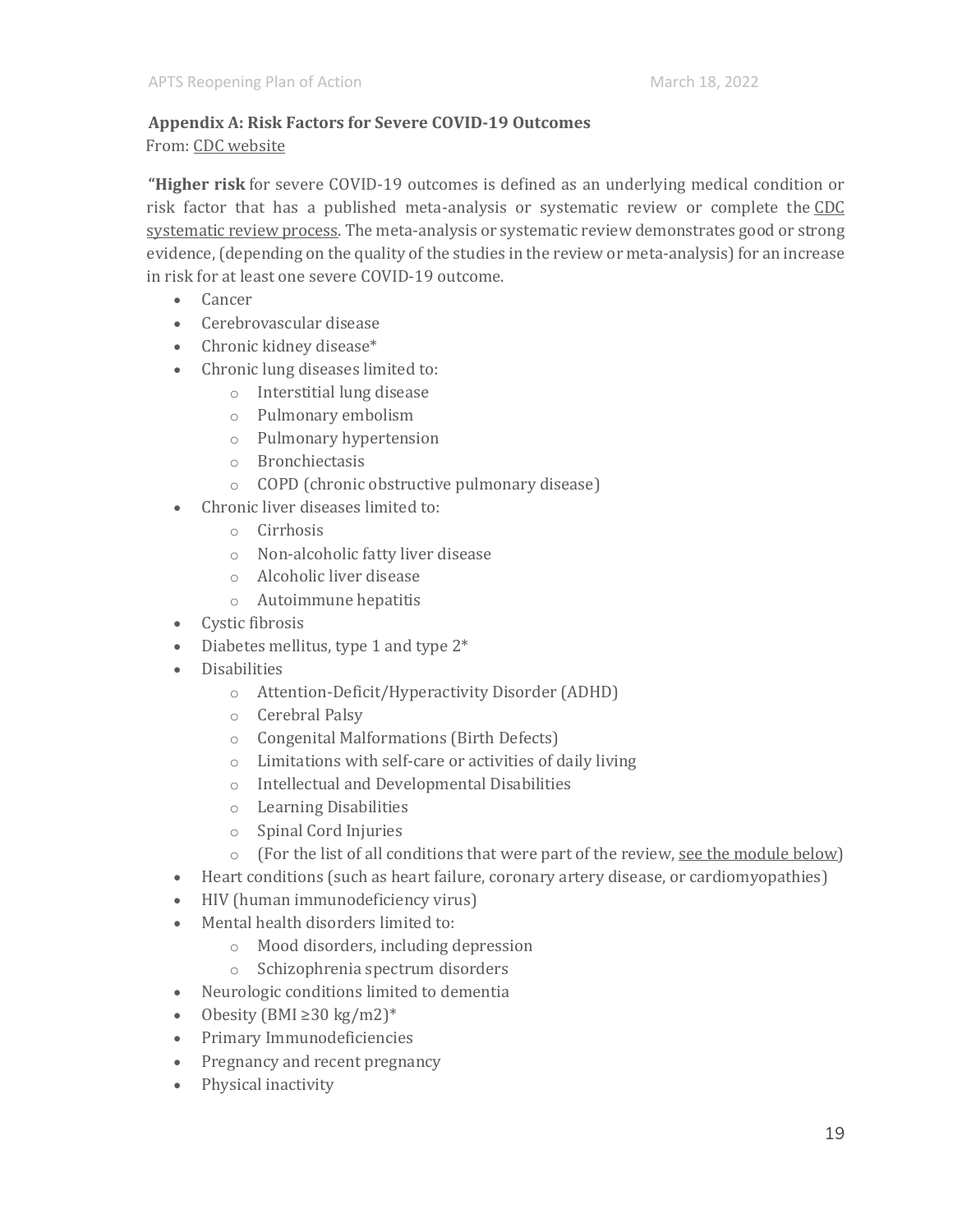- Smoking, current and former
- Solid organ or hematopoietic cell transplantation
- Tuberculosis
- Use of corticosteroids or other immunosuppressive medications

**Suggestive higher risk** for severe COVID-19 outcomes is defined as an underlying medical condition or risk factor that neither has a published meta-analysis or systematic review nor completed the [CDC systematic review process.](https://www.cdc.gov/coronavirus/2019-ncov/science/science-briefs/systematic-review-process.html) The evidence is supported by mostly cohort, case-control, or cross-sectional studies. (Systematic reviews are available for some conditions for children with underlying conditions.)

- Children with certain underlying conditions
- Overweight (BMI  $\geq$  25 kg/m2, but < 30 kg/m2)
- Sickle cell disease
- Substance use disorders
- Thalassemia

**Mixed evidence** is defined as an underlying medical condition or risk factor that has a published meta-analysis or systematic review or completing the [CDC systematic review](https://www.cdc.gov/coronavirus/2019-ncov/science/science-briefs/systematic-review-process.html)  [process.](https://www.cdc.gov/coronavirus/2019-ncov/science/science-briefs/systematic-review-process.html) The meta-analysis or systematic review is inconclusive, either because the aggregated data on the association between an underlying condition and severe COVID-19 outcomes are inconsistent in direction or there are insufficient data (or limited) on the association between an underlying conditions and severe COVID-19 outcomes.

- Alpha 1 antitrypsin deficiency
- Asthma
- Bronchopulmonary dysplasia
- Hepatitis B
- Hepatitis C
- Hypertension\*

Footnote: \* indicates underlying conditions for which there is evidence for pregnant and nonpregnant people"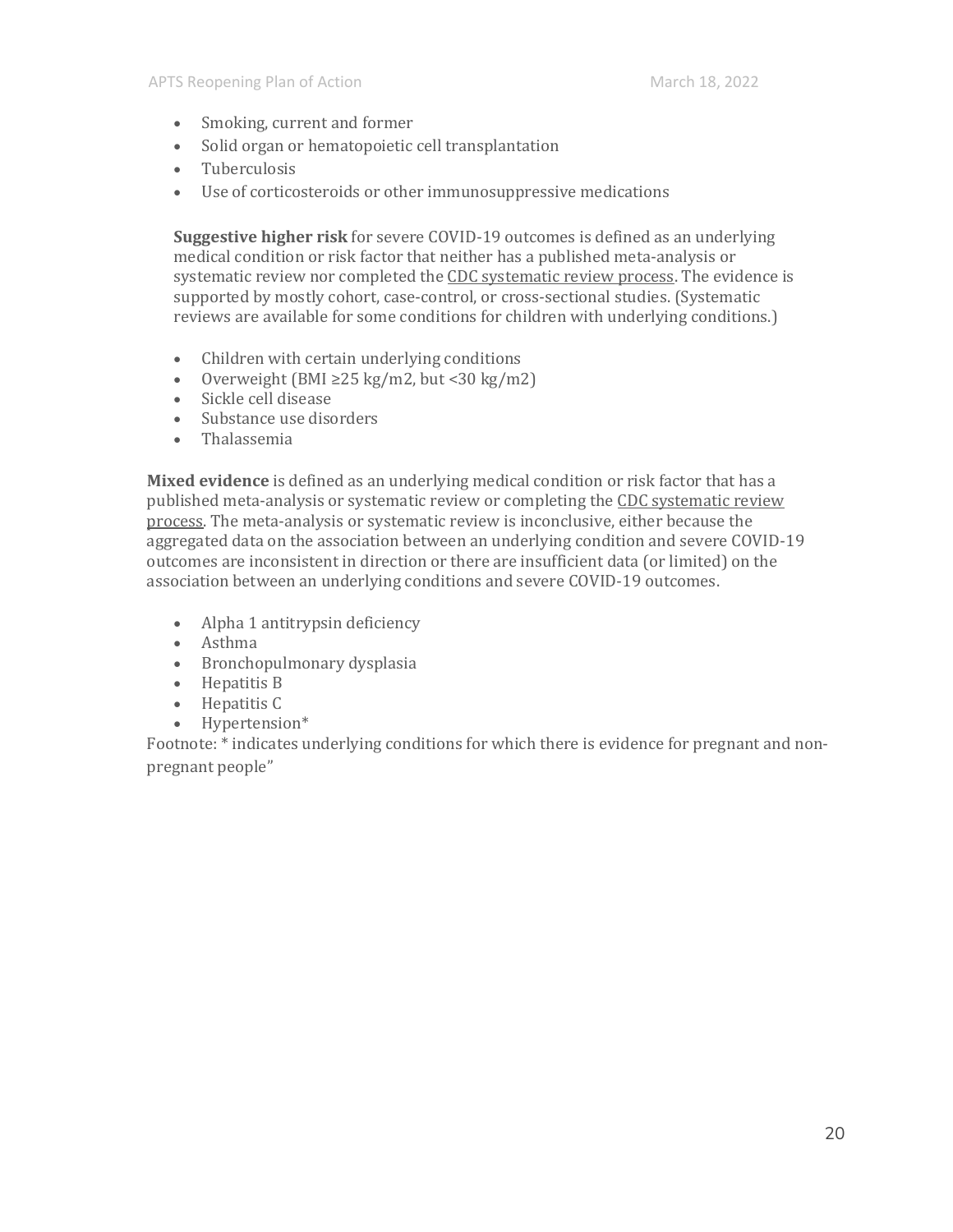#### **Appendix B: Zone Cleaning Protocol**

Level 1: Initial and 2 Hour Interval Cleanings

- High touch areas:
	- o Door handles, light switches, tables/desks/counters
	- o Restroom touch points
	- o Sinks, handles

Level 2: Cleaning between sessions/groups of students and/or staff

- Thorough cleaning and disinfecting of
	- o High touch areas
	- o Restroom touch points
	- o Student areas
	- o Sweeping of floor
	- o Computers, manipulatives, and other rotated objects
	- o Keyboards, iPads, augmentative communication devices

Level 3: End of day cleaning

- Level 1 & Level 2 items
- Wet mopping of floor
- Disinfecting with sprayers

PRN Cleaning:

• Facilities will be available to clean of large spills on an as needed basis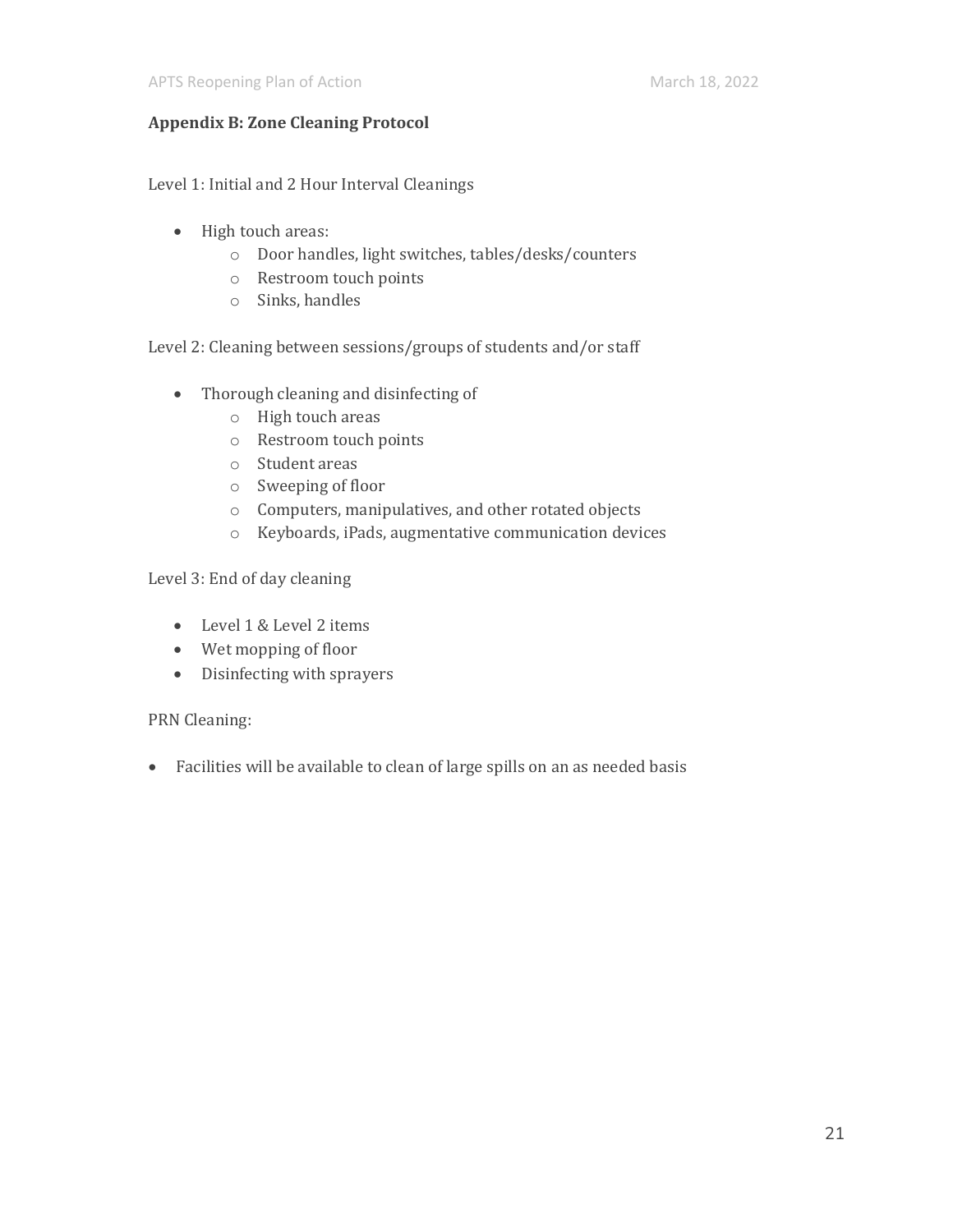#### **Appendix C: Initial Reopening Training List**

All staff completed/were given information on the following topics:

- Proactive health strategies including face coverings, handwashing, and social distancing
- Reactive health strategies including cleaning protocols for the buildings
- Procedures for suspected COVID-19 cases
- Visitor entry/screening procedures
- Supporting the social emotional needs of oneself: homeostasis after trauma, seeking professional help, resources for mental health support
- Technology cleaning and care
- APTS response procedures for reporting cases of COVID-19

Staff supporting students in the classroom or in administrative roles completed these additional trainings/receive information on the following topics:

- Food service procedures
- Revised procedures for school health staff: medication administration, responding to accidents, injuries, and signs of illness
- Supporting the social emotional needs of students: trauma-informed care
- Behavior basics and proactive procedures for student success

COVID-19 Response Team members completed this additional training:

● APTS response procedures and reporting cases of COVID-19

All students and their families were asked to complete the following trainings/receive information on the following topics:

- Proactive health strategies including mask wearing, handwashing, and social distancing
- APTS procedures for suspected COVID-19 cases
- APTS visitor entry/screening procedures

Following return to the school building (prior to students entering), staff received additional training and information on:

- By My Side physical deflection and redirection procedures
- Health and safety precautions during physical intervention procedures
- Student-specific information and updates
- Student arrival and dismissal procedures
- Additionally, staff completed a "dry run" of daily procedures prior to students returning to the school buildings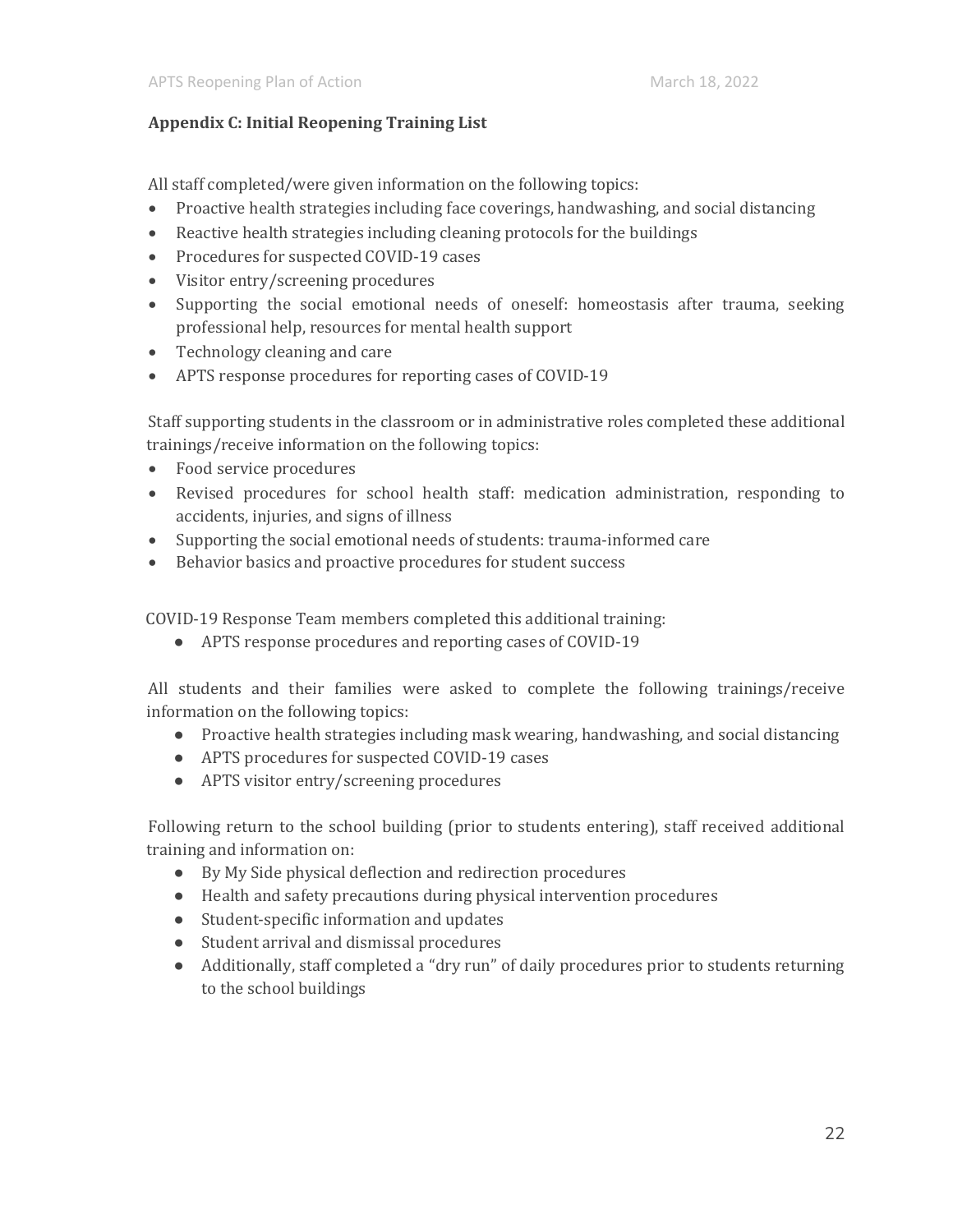#### **Appendix D: Food Preparation Cleaning Protocol**

Pre-Cleaning:

- All High-Contact surfaces are disinfected prior to any food prep
- High-Contact surfaces include but are not limited to refrigerator handles, microwaves, sink and soap dispensers, food carts, drawer and cabinet handles, door handles, etc.

#### Prep Areas:

- All cutting boards and counter surfaces are cleaned and disinfected prior to usage
- Kitchen counters, floors, and sinks will remain clear of trash at all times

#### Post-Cleaning:

- All High-Contact surfaces are disinfected after food is distributed, including countertops, and cutting boards
- All food carts are wiped down and disinfected
- Bowls, plates, utensils, trays, and any other kitchen items used during food preparation and distribution are washed, dried, and returned

Hands are washed before, during, and after food prep and gloves will be properly worn and disposed of.

Face coverings are to be worn by food service staff and any students assisting with food services during food preparation and delivery.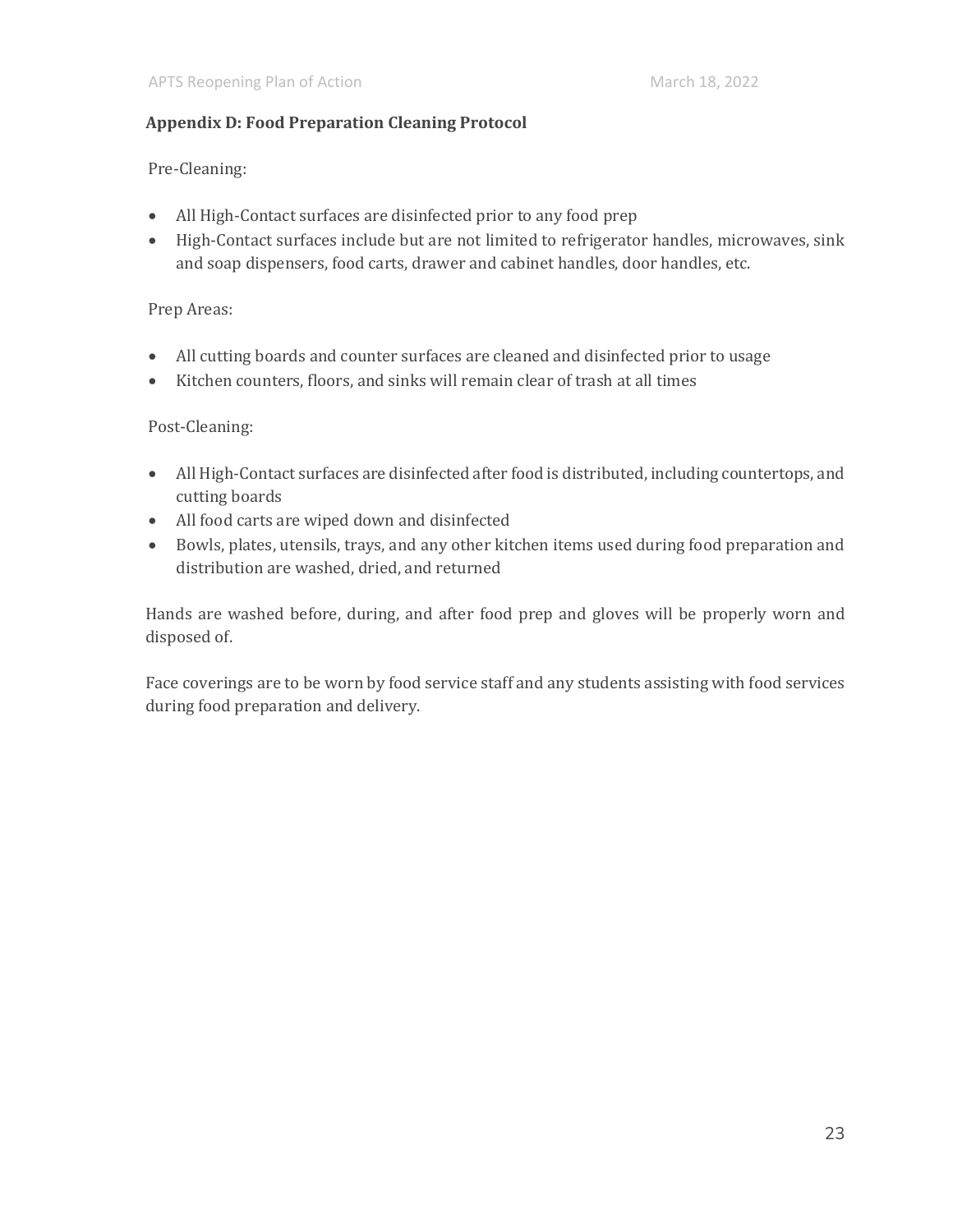#### **Appendix E: Local Health Department Contact Numbers**

#### **Campus Health Department Contacts**

|                         | Alexandria Campus: Fairfax County Health Department<br>Savita Sood, 703-533-5797 |
|-------------------------|----------------------------------------------------------------------------------|
|                         |                                                                                  |
| <b>Manassas Campus:</b> | <b>Prince William County Health Department</b><br>Lynda Woods, 703-792-6320      |
| <b>Stafford Campus:</b> | Rappahanock Area Health Department                                               |
|                         | Madison Griemsman, 540-684-4732                                                  |

#### **County Health Department Contacts**

| Health Department                                         | <b>Covid Phone Number</b> | Main Phone Number |
|-----------------------------------------------------------|---------------------------|-------------------|
| Alexandria City Health Department                         | 703-746-4988              | 703-746-4996      |
| Arlington Health Department                               | 703-228-7999              | 703-228-7400      |
| Colonial Beach Health Department<br>(Westmoreland County) |                           | 804-493-1124      |
| <b>Culpeper Health Department</b>                         | 540-316-6302              | 540-829-7350      |
| Fairfax Health Department                                 | 703-267-3511              | 703-246-2411      |
| Fauquier Health Department                                | 540-316-6302              | 540-347-6400      |
| Fredericksburg<br>City Health Department                  | 540-899-4797              | 540-899-4142      |
| King George Health Department                             | 540-899-4797              | 540-775-3111      |
| Loudoun CountyHealth Department                           | 703-737-8300              | 703-777-0234      |
| Manassas City Health Department                           | 703-872-7759              | 703-792-6300      |
| Manassas Park Heath Department                            | 703-872-7759              | 703-792-6300      |
| Orange Health Department                                  | 540-316-6302              | 540-672-1291      |
| Prince William Health Department                          | 703-872-7759              | 703-792-7300      |
| Rappahannock Area Health Office                           | 540-899-4797              | 540-675-3516      |
| Spotsylvania Health Department                            | 540-899-4797              | 540-507-7400      |
| Stafford Health Department                                | 540-899-4797              | 540-659-3101      |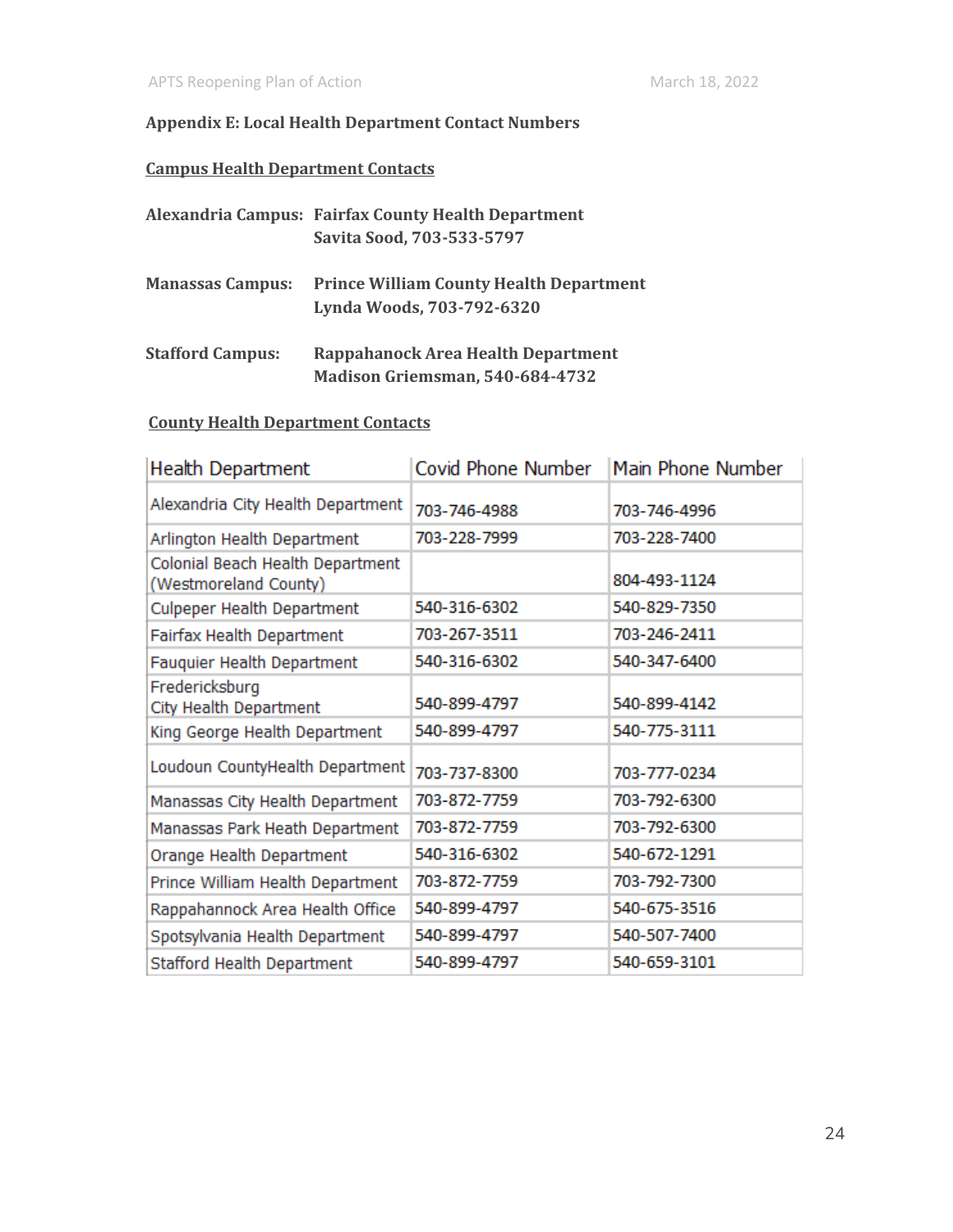#### **Appendix F: APTS Response to a Suspected or Confirmed Case of COVID-19**

The following protocol is based on input and guidance from the school nursing department and local area health departments. Many APTS campuses have rapid COVID-19 tests available on-site for use at the discretion of the school nursing staff to allow for faster and more accurate COVID-19 responding. Signed consent must be obtained prior to testing.

- 1. School nurse (back-up staff will be identified and trained as well):
	- a. Is notified and takes the lead on actions to be taken.
	- b. Asks student or staff person to wear a surgical mask (if applicable).
	- c. Escorts student or staff person immediately to the designated quarantine room established in each building. Staff may be asked to exit the building if possible.
	- d. For all children, a staff member may be identified to monitor the student. Staff will be wearing appropriate PPE and will do their best to remain 6 feet apart.
	- e. Notifies the parent/guardian and asks them to pick-up the child.
	- f. Informs school administration.
	- g. Upon arrival, nurse or designated staff escorts child to parent's car and gives instructions to parents regarding:
		- i. the need for PCR/diagnostic testing.
		- ii. available testing sites in the area, including no cost options.
		- iii. the requirements to returning to school.
	- h. Calls the local area health department of the individual's residence as soon as time allows.
		- i. Makes them aware of possible COVID-19 situations.
		- ii. Directs the process and notification to parents/guardians/staff.
		- iii. Conducts a transmission risk assessment. This may include assisting with identifying other students and/or staff who were in close contact\* with the symptomatic individual.
	- i. Follow-up on test results:
		- i. For symptomatic student/staff:
			- 1. Parents/staff with symptoms should report test results to the school as soon as they are received and the nursing department will provide further guidance.
		- ii. For others in classroom:
			- 1. When a student/staff member becomes symptomatic, a risk assessment will be conducted to determine transmission risk to students and staff.
			- 2. Unvaccinated individuals meeting CDC criteria for "close contact\*" will notified to stay home until test results are received for the symptomatic individual. Students or staff determined to be low risk may remain at school.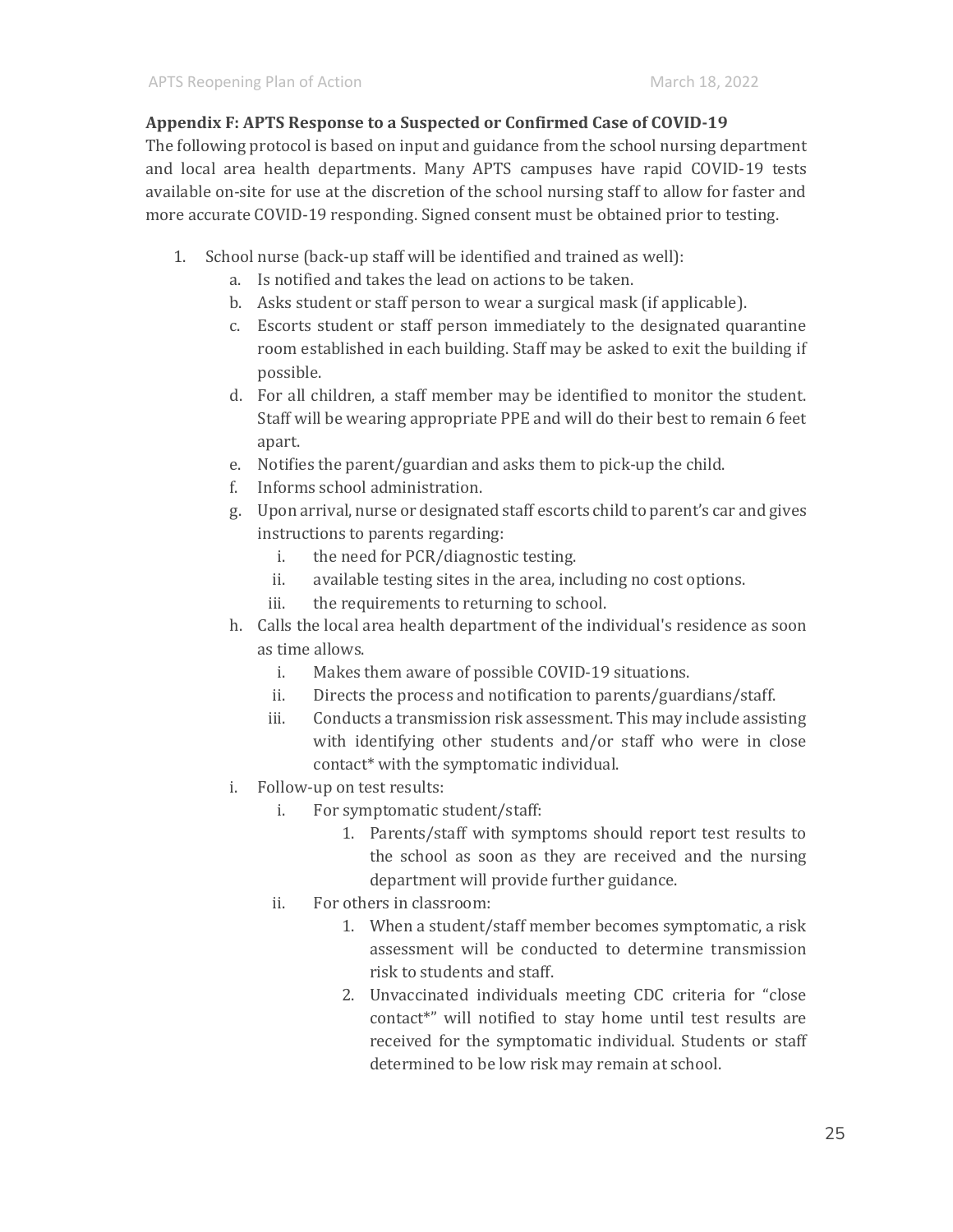- a. If the student/staff's test results are negative or if they have a note from their physician, those at home may return to school the following day.
- b. If the symptomatic student/staff's test results are positive, then those identified as having a risk of exposure may be directed to stay home for a specified amount of time past the last day of exposure\*\*. During this time, parents, students and staff will be asked to self-monitor for symptoms of COVID-19.
	- i. If asymptomatic following the period of time they were directed to stay home, they may return to school.
	- ii. If the student or staff have symptoms consistent with COVID-19 then it may be recommended that they obtain a COVID-19 test at the provider of their choice and follow the nursing department's recommendations for staying home.
- 2. School administration:
	- a. Based on the results of the transmission risk investigation, send a letter home with students/staff in the classroom regarding investigation and notification about possible quarantine.
	- b. Upon recommendation of the school nursing department, sends a letter to families of students regarding the incident, the risk to their child/staff and what the nursing department recommends they do.
	- c. For students outside the classroom of the suspect case, guidance will likely be that only those with a transmission risk exposure need to remain at home. School will not be closed, and students and staff should continue to monitor for symptoms. Anyone showing symptoms of COVID-19 should stay home.
	- d. APTS will maintain and adhere to all HIPAA and FERPA guidelines during these communications to maintain the individual's privacy rights.

#### **In the case of a student displaying COVID-19 symptoms at school:**

If APTS staff are unable to contact a guardian, staff will continue to support the student in the quarantine location and continue to attempt to contact the family. APTS staff will also notify the county representative that the student is displaying symptoms and staff are attempting to contact the family.

If a parent is unable to pick up their child, who is displaying potential COVID-19 symptoms, we will contact the county representative to determine appropriate transportation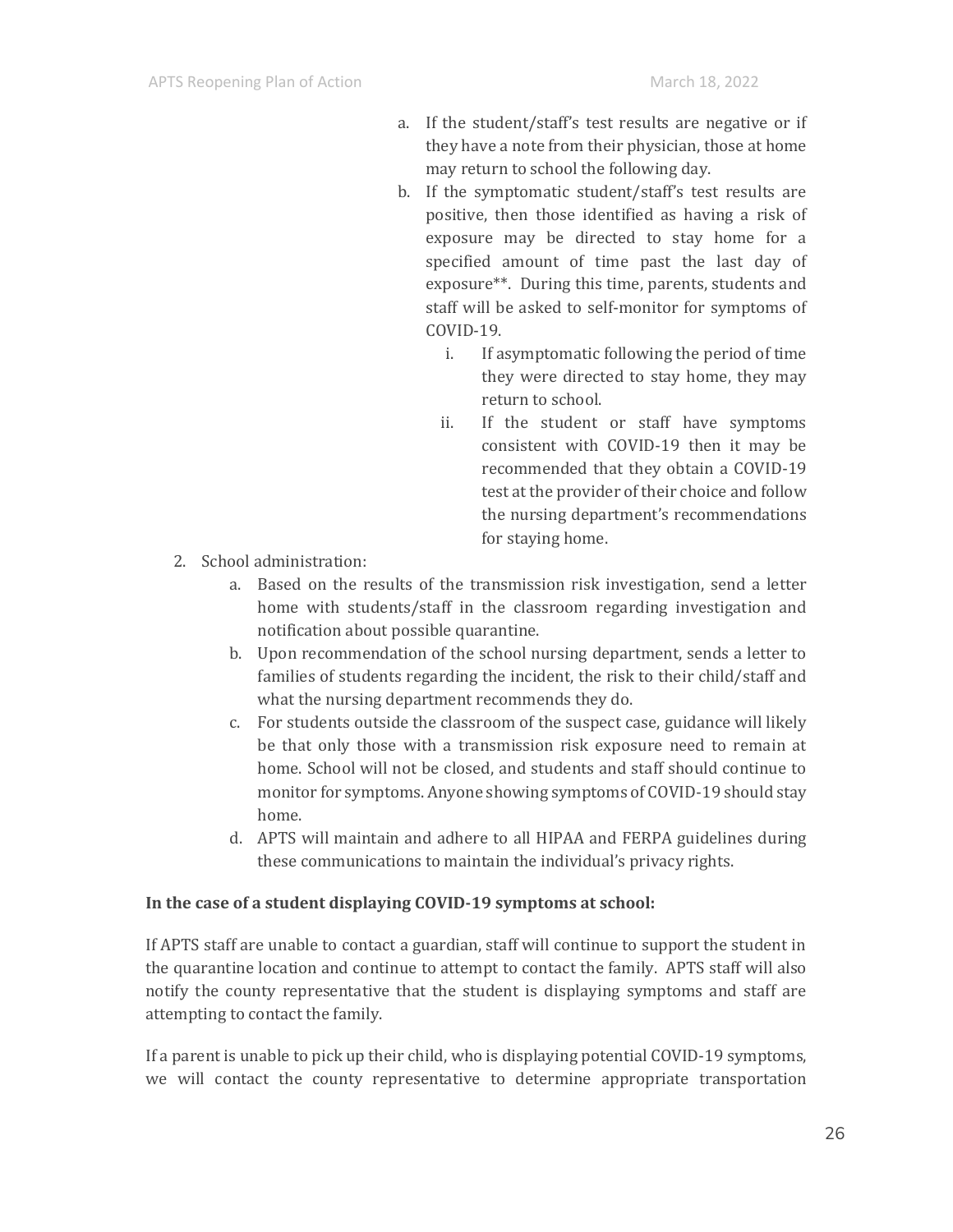options: if the student is able to utilize county transportation within isolation or if appropriate APTS transportation (buses or larger vans) is available to transport the student.

If the parent is unwilling to pick up their child, APTS will inform the county representative that the student is displaying COVID-19 symptoms, and that the guardian is not willing to support their child.

Based on the presence of symptoms being reported a student will be advised to obtain a COVID-19 test or self-quarantine. If the family is unwilling to access appropriate health services, APTS may need to suspend services until the family can provide a doctor's note or negative COVID-19 test.

\*As of October 21, 2020, the CDC updated the definition of close contact to the following: Someone who was within 6 feet of an infected person for a cumulative total of 15 minutes or more over a 24-hour period\* starting from 2 days before illness onset (or, for asymptomatic patients, 2 days prior to test specimen collection) until the time the patient is isolated. Individual exposures added together over a 24-hour period (e.g., three 5-minute exposures for a total of 15 minutes).

**\*\* 3/18/22 Update:** Based on guidance from the APTS school nursing team, the below procedures will be followed. These procedures will be reviewed and updated regularly based on COVID-19 metrics in the region and COVID-19 case data from the schools. APTS considers fully vaccinated to be 2 Pfizer/Moderna vaccines or 1 J&J vaccine.

For individuals positive for COVID-19:

• Individuals must isolate for 10 days since symptoms appeared/or positive test date and be fever free without fever reducing medication. (The CDC and VDH states time can be shortened if you are able to wear a well-fitting mask days 5-10. Since the majority of APTS students are unable to wear a mask, APTS will maintain a 10-day isolation period).

For fully vaccinated close contacts

• Asymptomatic individuals can remain at work/school. If the individual develops symptoms, they need to be cleared by the nursing department prior to entering the building. Nursing staff recommends testing on day 5 if supplies are available.

For close contacts that are not fully vaccinated:

- Individuals will remain out for 5 days, get tested on the 5th day and provide a negative result prior to return/entering the building.
	- o Parents/guardians will make an appointment with the school nurse for drivethrough testing. Due to supply issues, parents/guardians are asked to bring their own rapid COVID-19 test to the appointment for the school nurse to administer.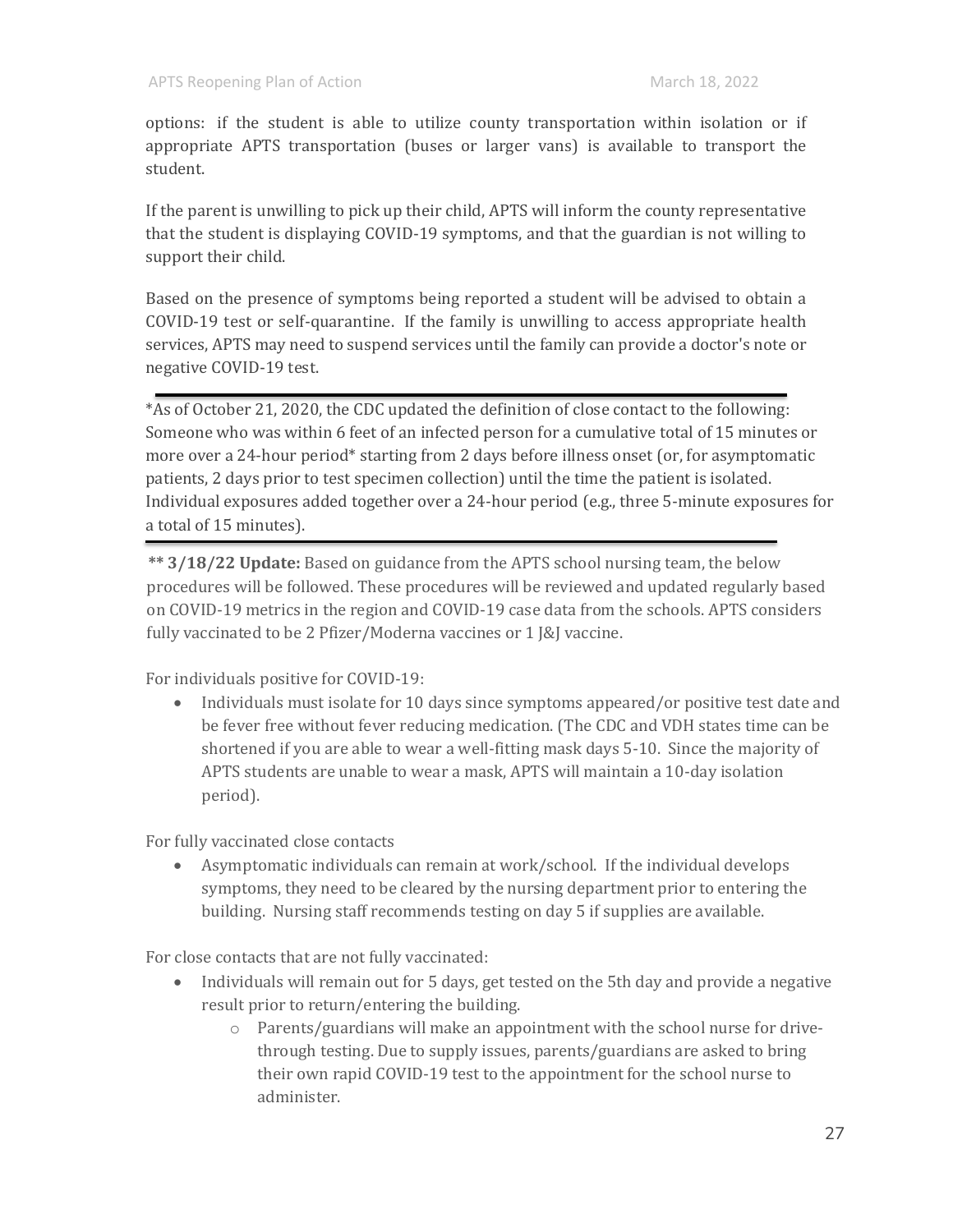- If the individual is unable to be tested, they will remain out for 10 days.
- If the individual develops symptoms, they need to be cleared by the nursing department prior to entering the building.

For fully vaccinated individuals living with a COVID-19 positive individual (unable to fully separate):

- Individuals will remain out for 5 days. The nursing team recommends testing on day 5 and providing a negative result prior to return/entering the building.
- If the individual develops symptoms, they need to be cleared by the nursing department prior to entering the building.

For individuals that are not fully vaccinated and living with a COVID-19 positive individual (unable to fully separate):

- Individuals will remain out for 10 days. The nursing team recommends testing after day 10 and providing a negative result prior to return/entering the building. If unable to get testing, the individual should remain out an additional 5 days.
- If the individual develops symptoms, they need to be cleared by the nursing department prior to entering the building.

#### **For individuals returning from international travel:**

- Vaccinated individuals must test negative prior to building entry.
- Not fully vaccinated individuals must stay home and self-quarantine for a full 5 days after travel.

**Note**: If an individual has had COVID-19 in the last 90 days they will follow the procedures for fully vaccinated individuals. Additionally, they will **not** be required to quarantine if they are residing with COVID-19 positive individuals and unable to fully separate. Proof of positive or negative test results may be requested by APTS.

Students will access learning virtually during any quarantine period, as health allows.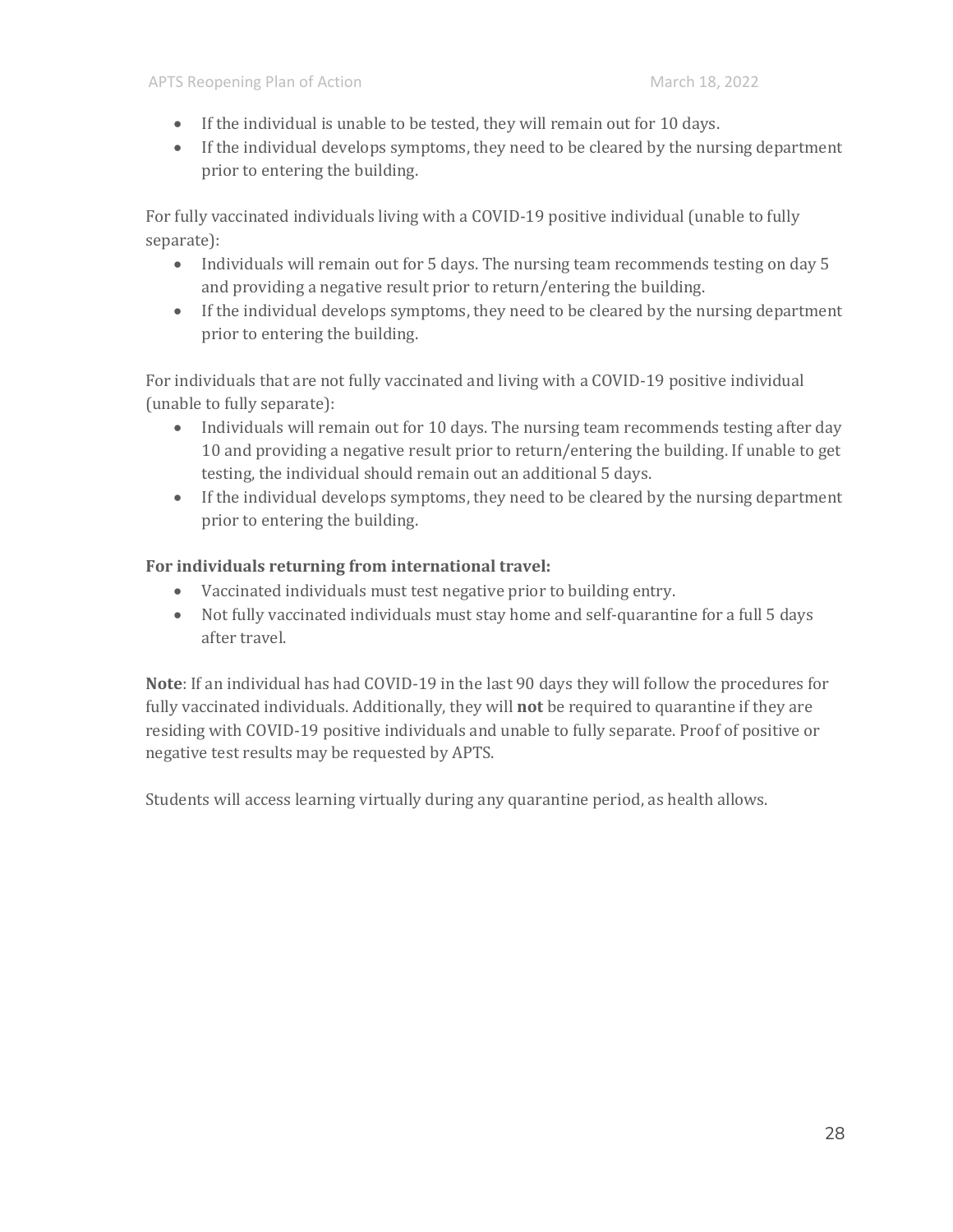#### **Appendix G: Variance Request**

Alternative Paths Training School (APTS) is a year-round special education day school offering a highly structured classroom setting for students with disabilities, including students with Autism and other Emotional, Learning, and Developmental Disabilities. APTS specializes in an intensive and highly individualized delivery of services to students who engage in self-injurious behavior (SIB) as well as physically aggressive behavior.

Alternative Paths Training School (APTS) hopes to transition its year-round schooling program from 100% virtual instruction to a combination of virtual and in-person instruction on September 8, 2020.

APTS is requesting a variance from the Commonwealth of Virginia regarding the recommended social distancing measure of 6 feet. While APTS will strive to maintain a 6-foot separation between individuals whenever possible, the population of students served by the program may require staff to be in close proximity to provide necessary support. Anticipated activities where social distancing of 6 feet may not be feasible include but are not limited to:

- Individual instruction where physical / close gestural prompting is needed to teach new skills;
- Physical redirection/deflection procedures to maintain student and staff safety as trained in our By My Side © Manual. Physical redirection/deflection represents a sequence of prescribed and confined therapeutic passive physical intervention movements in response to another's aggression toward others, self, or property;
- Assistance with daily living skills such as eating, toileting, and handwashing;
- Transitioning students with a history of elopement / sudden physical behavioral outbursts into and out of the building; and
- Assistance and application of approved devices including helmets, hand guards, and safety harnesses for bus transportation.

APTS has been working with the Rappahannock Area Health Department to determine the safest way to mitigate the potential spread of COVID-19 during situations of closer proximity. In accordance with federal, state, and local recommendations, APTS will operate on a modified student schedule utilizing a combination of in-person and virtual instruction to allow for fewer students in classrooms and increased distancing. APTS will also attempt to ensure that a 6-foot distance is maintained between student desks. Additionally, APTS will provide face coverings to be used during times that a 6-foot separation cannot be maintained. Additional PPE such as face shields, gloves, gowns, and surgical masks will be available to staff.\* Rigorous cleaning procedures will also be maintained including a staff handwashing station at every campus.

While APTS seeks to provide in-person instruction for its students with disabilities, APTS also recognizes there are families who desire to have virtual instruction made available. APTS is committed to making available virtual instruction to those families during this time.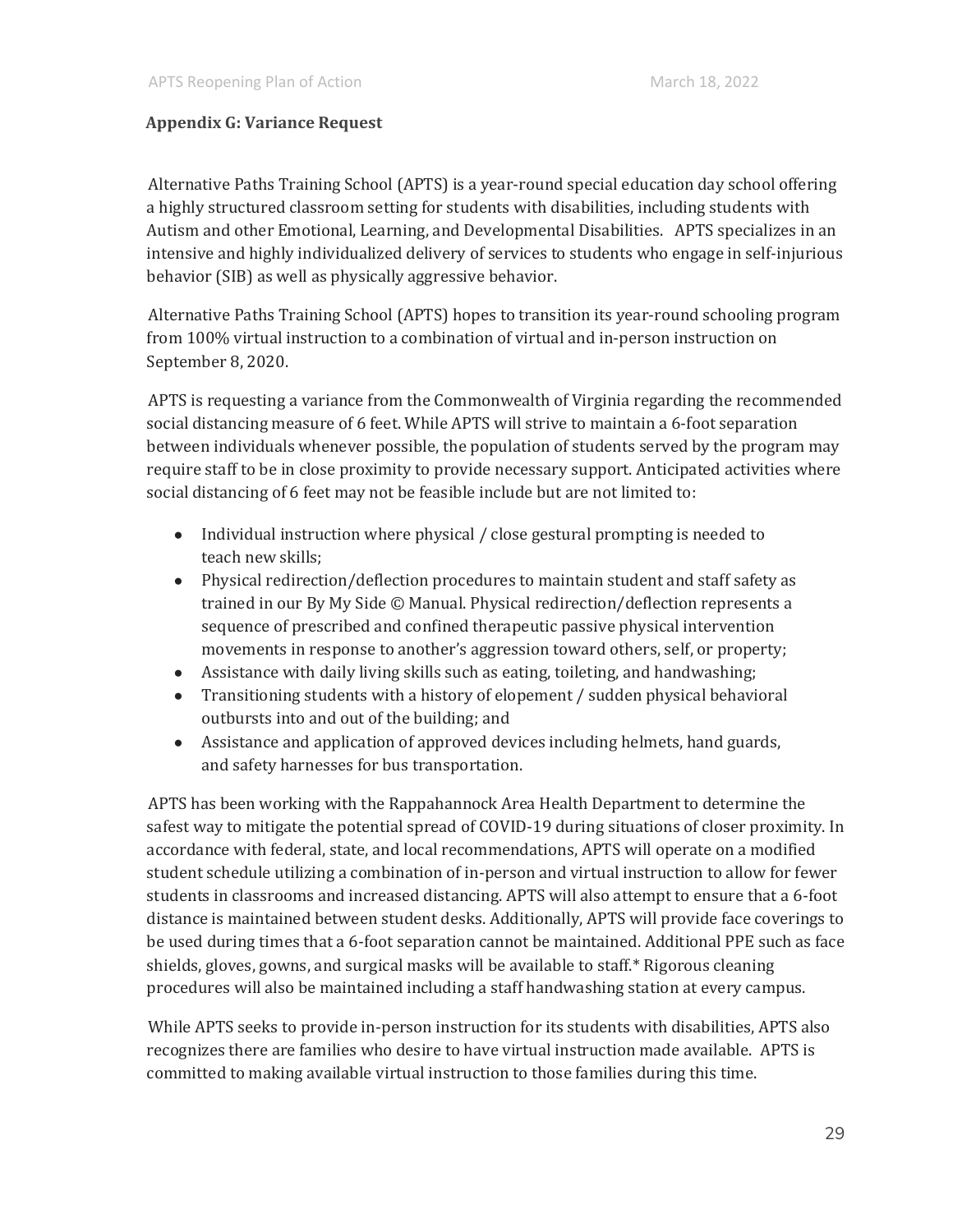Students and families will be given the option to continue receiving 100% virtual instruction in keeping with their respective county's options. APTS expects that a student's return to inperson instruction will be an IEP team decision and will consider many factors including the student and family risk factors, presenting behaviors and family preference.

\*3.10.2022 Update: Based upon updated guidance from the CDC and VDH, face-coverings are no longer required to be worn by staff except during food preparation and delivery. Staff and students that prefer to wear face-coverings may continue to do so.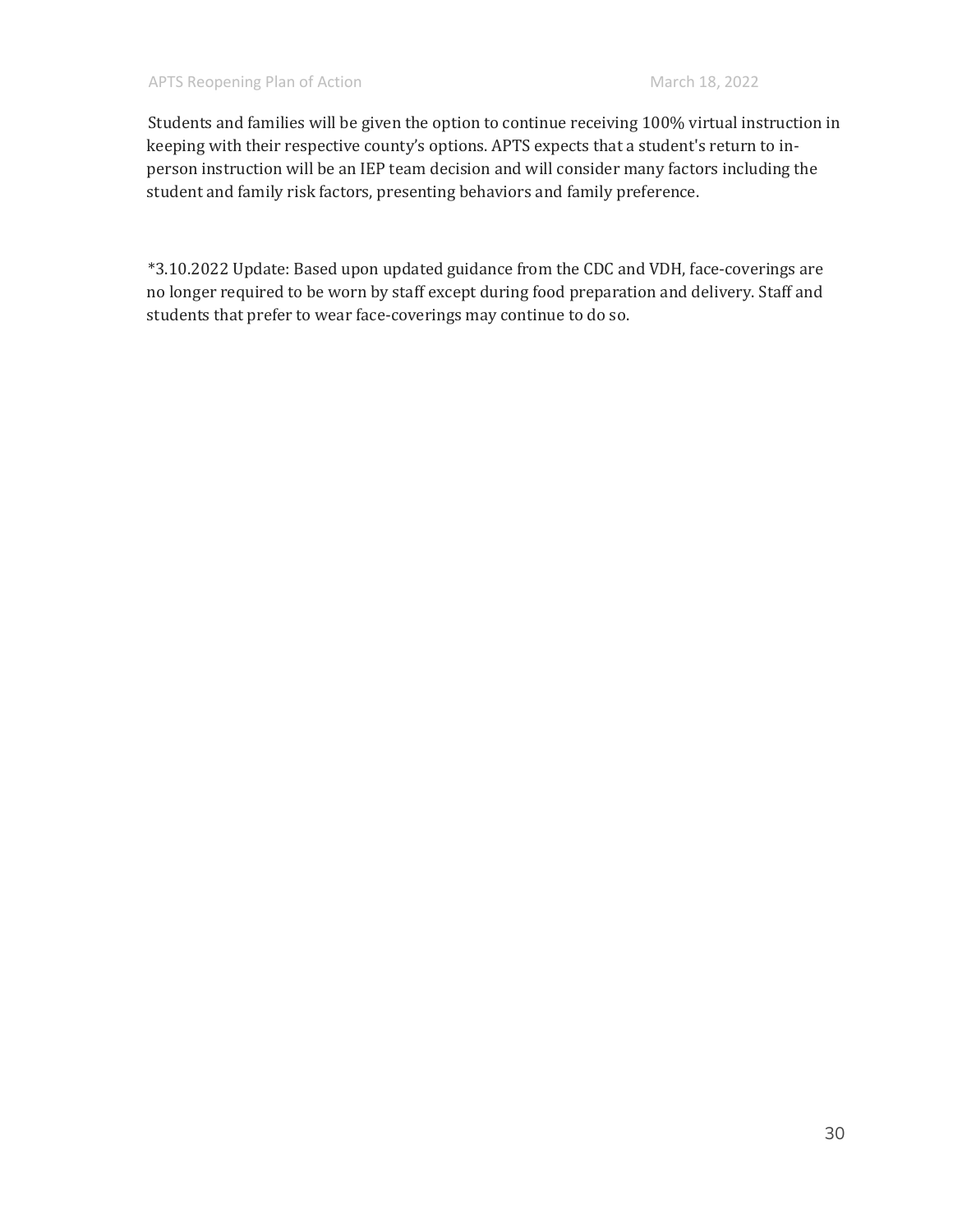#### **Appendix H: COVID-19 Response Team Members**

#### **Alexandria Campus**

**Assigned Contacts: Donielle Thorward, School Nurse (703)7668708 dthorward@aptsprograms.org**

Kristie Adams, Regional Director of Behavioral Services Stephanie Kennedy, Regional Education Director Christopher Smith, Regional Program Director

#### **Manassas Campus**

**Assigned Contact: Jen Benzel, Nurse Manager (703) 365-7494 jbenzel@aptsprograms.org**

Josh Browne, Regional Program Director Tiffany Seal, Regional Education Director Natasha Ojulu, Regional Behavior Director

#### **Stafford Campus**

#### **Assigned Contact: Sue Iseminger, School Nurse (540) 479-1701 siseminger@aptsprograms.org**

James Merideth, Regional Behavior Director Jesse Naccarato, Regional Program Director Michael Williams, Regional Education Director

#### **Central Office**

**Assigned Contact: Jen Benzel, Nurse Manager (703) 365-7494 jbenzel@aptsprograms.org**

Alan El Tagi, CEO & Co-Founder Ellen Brosh, Director of Behavioral and Community Services Wren Griffith, Director of Operations Tim Bochat, Deputy Director of Operations Tim Hall, Director of Special Services Administration